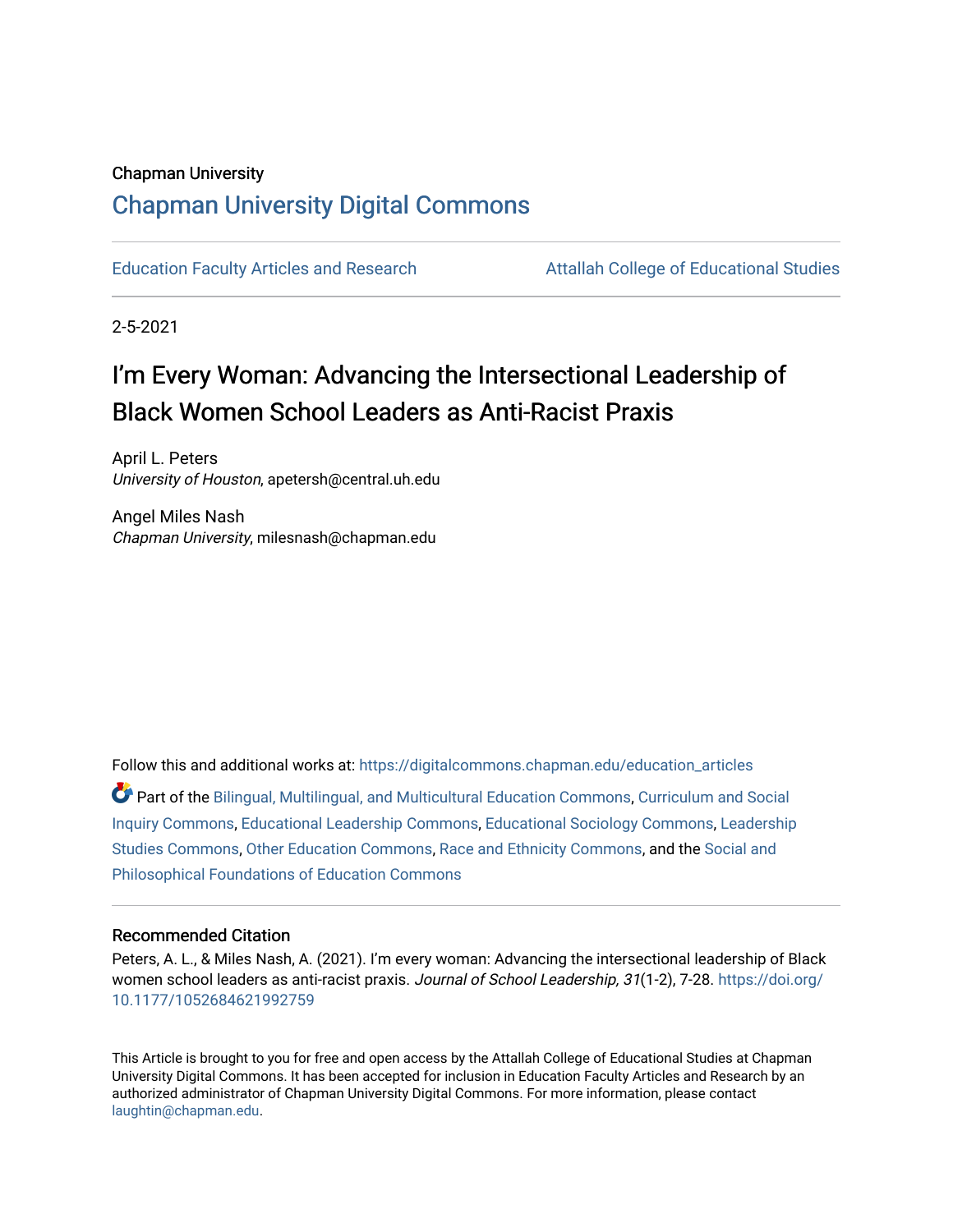# I'm Every Woman: Advancing the Intersectional Leadership of Black Women School Leaders as Anti-Racist Praxis

### **Comments**

This is a pre-copy-editing, author-produced PDF of an article accepted for publication in Journal of School Leadership, volume 31, issue 1-2, in 2021 following peer review. The definitive publisher-authenticated version is available online at [https://doi.org/10.1177/1052684621992759.](https://doi.org/10.1177/1052684621992759)

## Copyright

The authors. Reuse is restricted to non-commercial and non-derivative uses.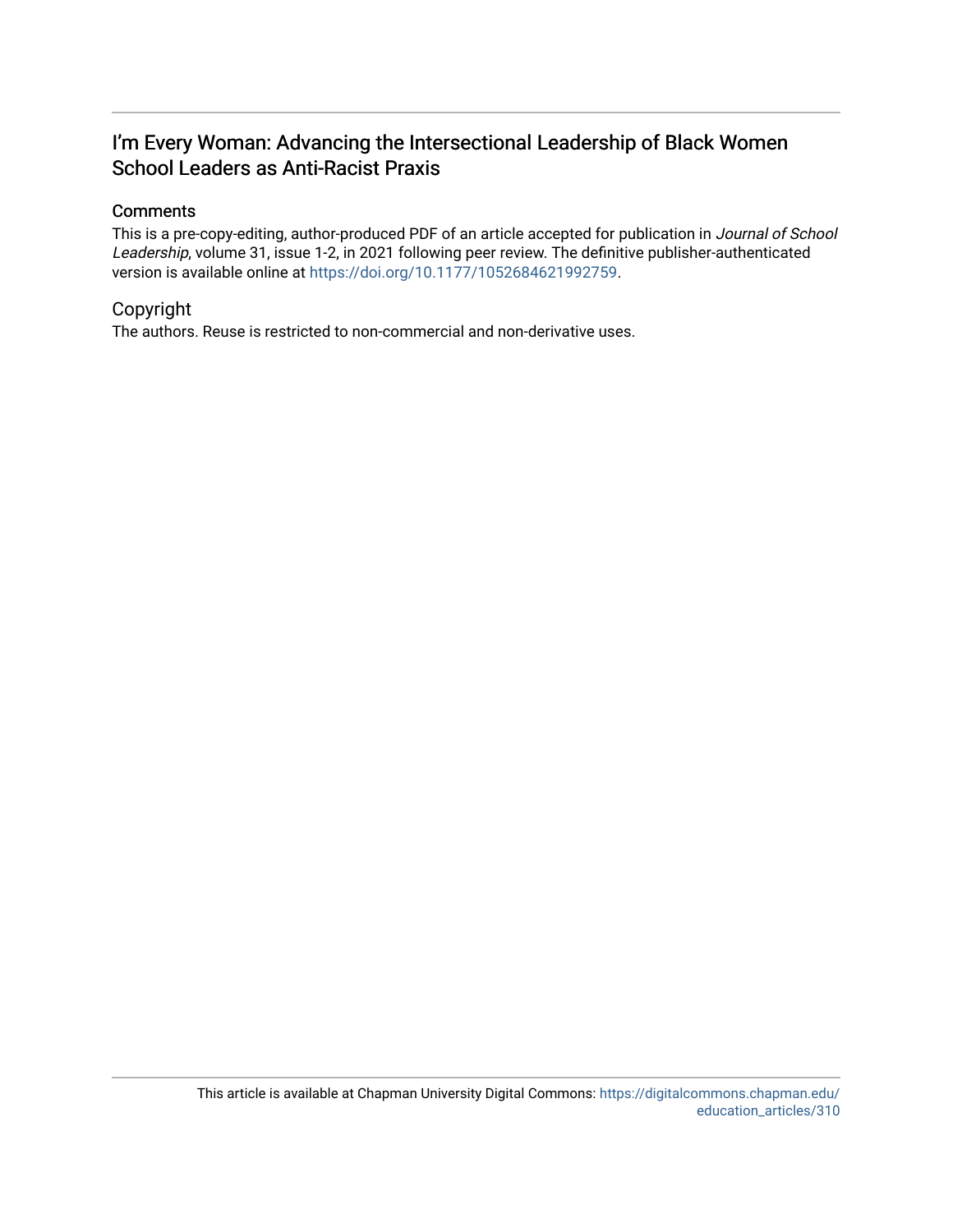I'm Every Woman: Advancing the Intersectional Leadership of Black Women School Leaders as Anti-Racist Praxis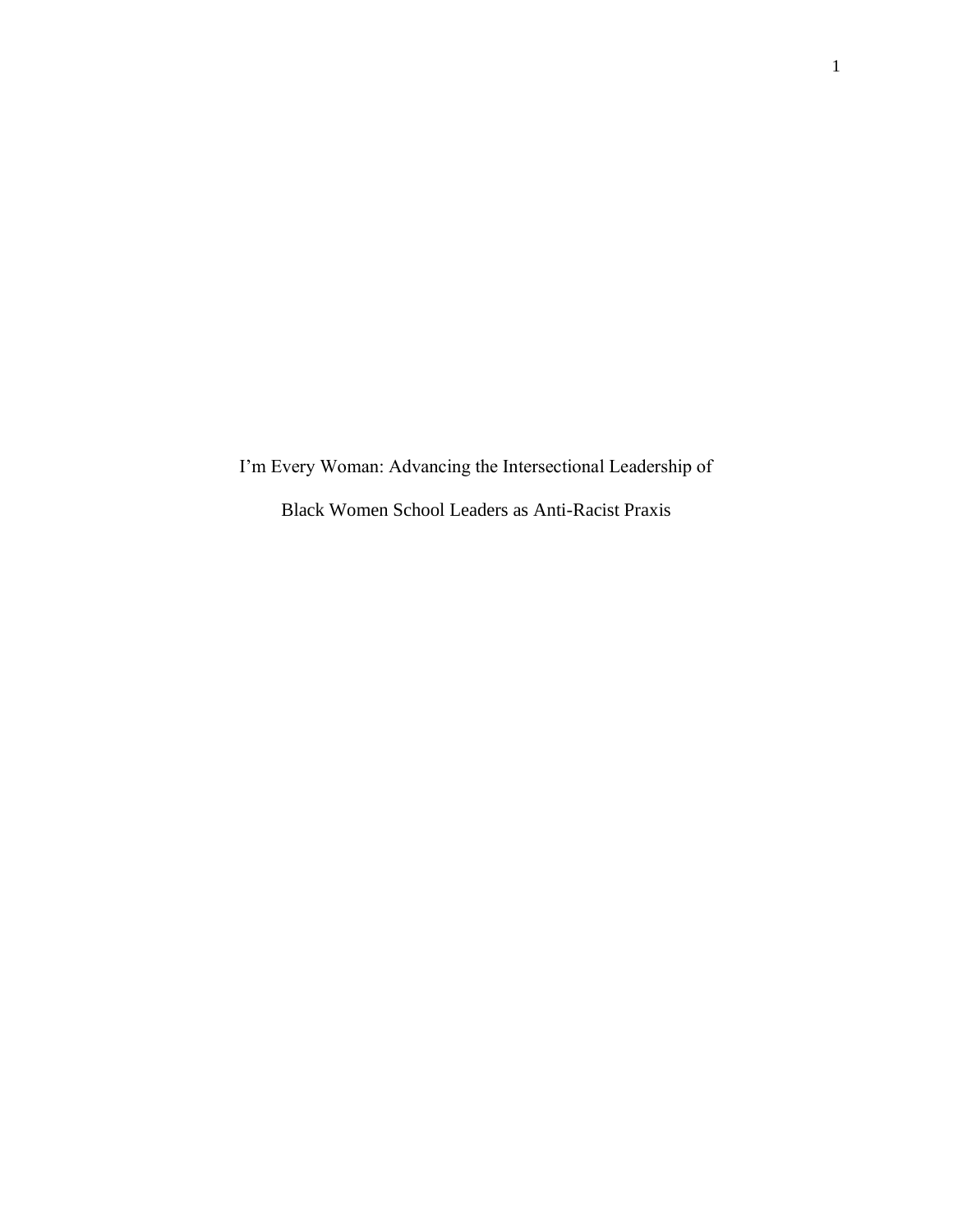#### **Abstract**

The rallying, clarion call to #SayHerName has prompted the United States to intentionally include the lives, voices, struggles, and contributions of Black women and countless others of her ilk who have suffered and strived in the midst of anti-Black racism. To advance a leadership framework that is rooted in the historicity of brilliance embodied in Black women's educational leadership, and their proclivity for resisting oppression, we expand on intersectional leadership (Miles Nash & Peters, 2020). We develop this expansion along three dimensions of research centering Black women's leadership: the historical foundation of Black women's leadership in schools and communities, the epistemological basis of Black women's racialized and gendered experiences, and the ontological characterization of Black women's expertise in resisting anti-Black racism in educational settings. We conclude with a four tenet articulation detailing how *intersectional leadership: (a) is explicitly anti-racist; (b) is explicitly anti-sexist; (c) explicitly acknowledges the multiplicative influences of marginalization centering race and gender, and across planes of identity; and (d) explicitly leverages authority to serve and protect historically underserved communities.* 

**Keywords:** intersectional leadership, intersectionality, Black women educational leaders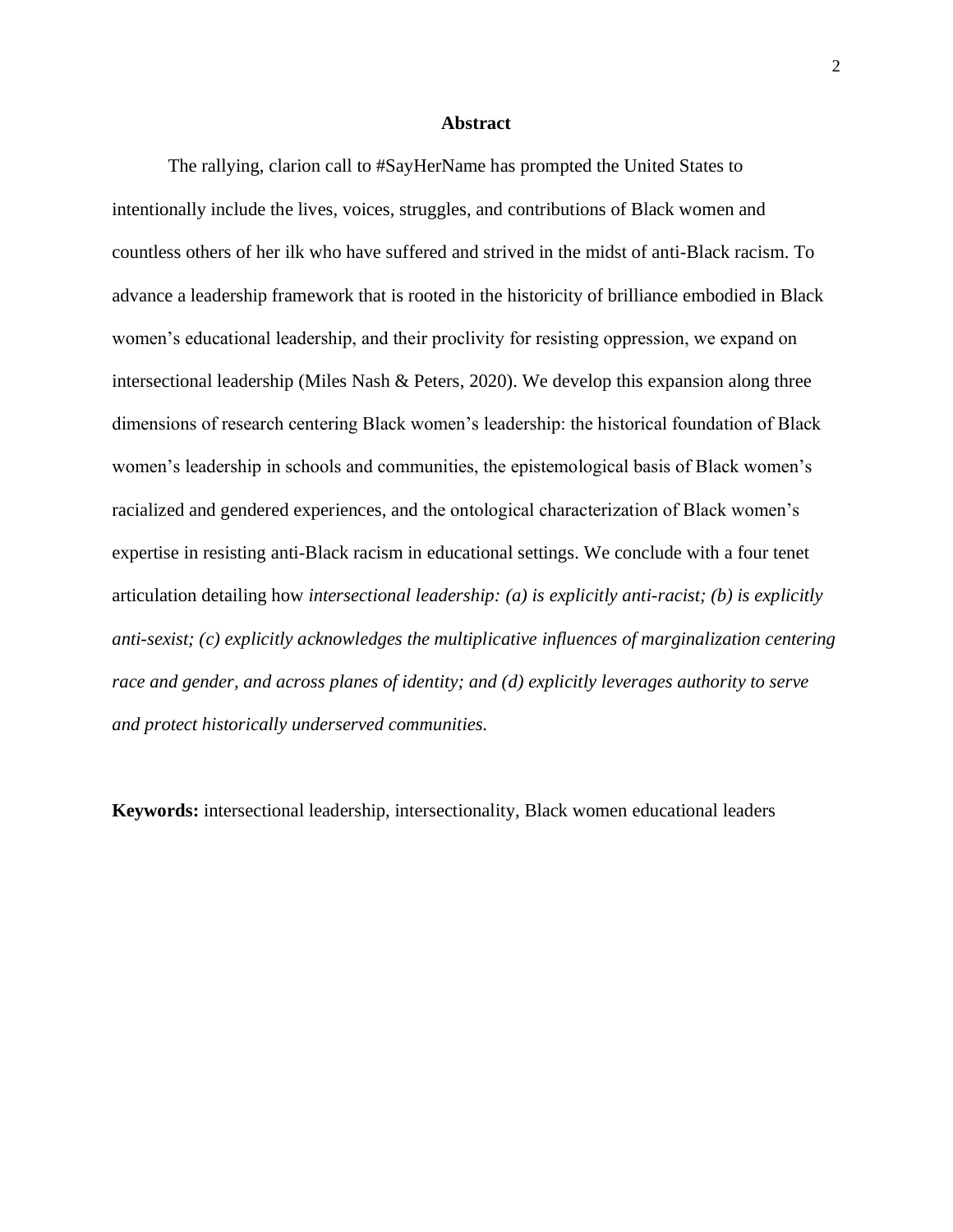The rallying, clarion call to #SayHerName has prompted the United States to intentionally include the lives, voices, struggles, and contributions of Black women who have suffered and strived in the midst of anti-Black racism and oppression. While the Coronavirus pandemic and the intensified killings and brutality against Black men have created unique space for national conversations about racism and inequities, America must still reckon with the intersectionality of anti-Blackness. The murder of Breonna Taylor and countless other Black women, and the resultant judicial unresponsiveness, illumine the ways Black women's violent experiences of systemic racism are also intersected by sexism.

Black women school leaders have created spaces to challenge white, hegemonic, racist structures while acknowledging that their existence in leadership is an act of resistance (Alston, 2005, Dillard, 2000; McCluskey, 1997). Rooted in Black women's educational leadership, this conceptual paper examines their unique contributions and coalesces themes found in literature to expand the intersectional leadership framework (Miles Nash & Peters, 2020). We develop this expansion along three dimensions of research centering Black women's leadership: the historical foundation of Black women's leadership in education, the epistemological basis of Black women's racialized and gendered experiences, and the ontological characterization of Black women's expertise in resisting anti-Black racism in educational settings.

Privileging a conceptual exploration of educational leadership praxis endeavoring to eradicate codified inequities and embedded anti-Blackness in school settings, we advance the intersectional leadership framework, intended for use in both research and practice-based spaces, by acknowledging its roots and motivations grounded in the work of our foremothers in the field. To ground this paper and the resulting tenets put forth, we first discuss the historicity of Black women's educational leadership, beginning with research that examines the antebellum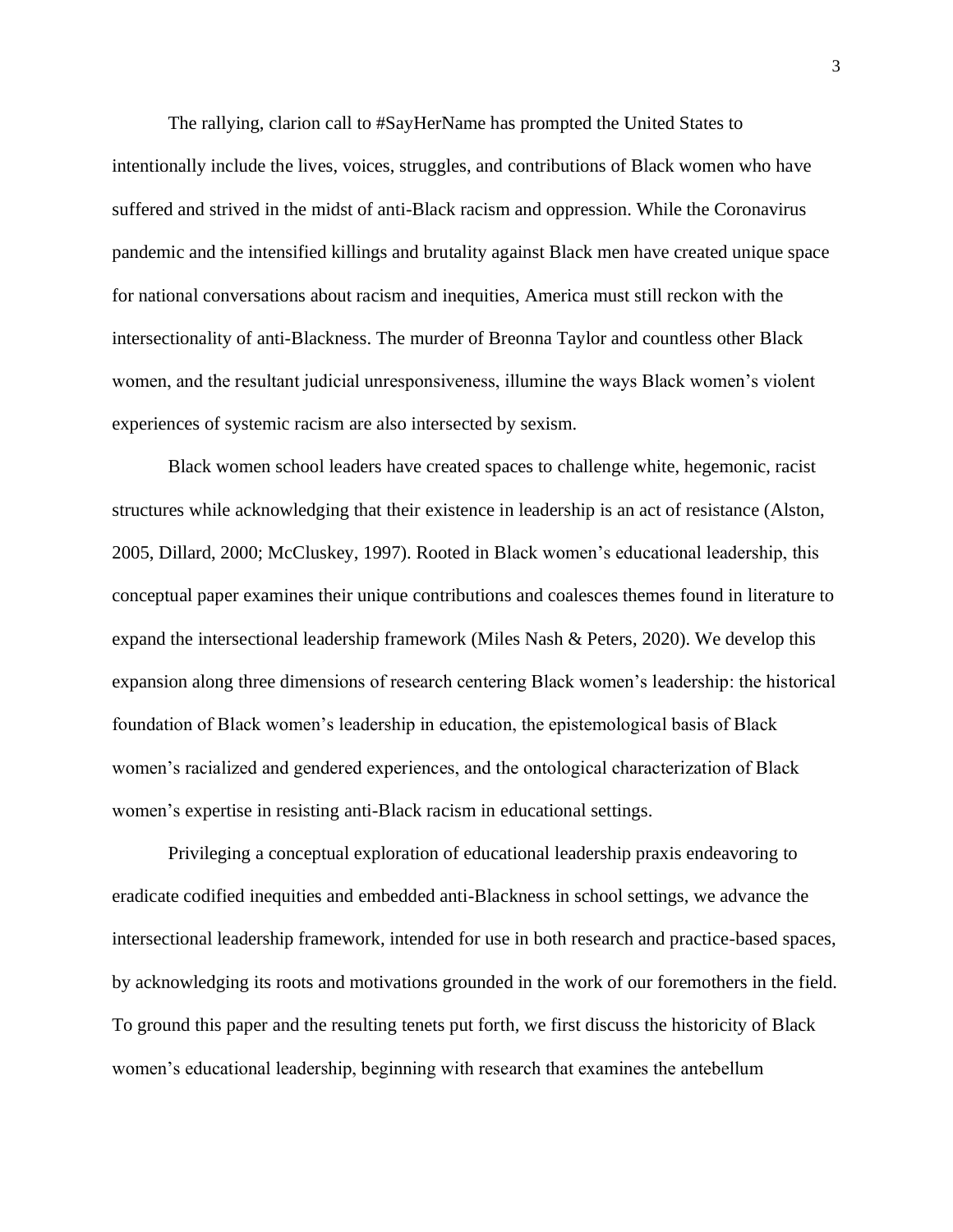experiences of anti-Blackness that laid the foundation for Black women's entry into the profession.

 Next, we analyze the theoretical research on intersectionality (Crenshaw, 1991) and apply this framework to research on Black women school leaders. Recent scholarship examines Black women educational leaders' experiences of intersectionality (Aaron, 2020; Agosto & Roland, 2018; Collins, 2016; Jean-Marie et al., 2009). Agosto and Roland (2018) define intersectionality as a "tool researchers can engage analytically and dispositionally in examinations of interlocking educational injustices" (p. 259). Intersectionality acknowledges that Black women's racialized experiences of anti-Blackness are complicated by gender. This theoretical treatment of race and gender in analyses of Black women's leadership extends a nuanced understanding of anti-Black racism enacted in school settings.

Finally, we advance a framework of intersectional leadership that acknowledges leaders' responsibility to confront anti-Black racism and systemic oppression. Our advancement is offered by way of four tenets that articulate intersectional leadership's distinct characteristics, which can guide researchers and practitioners through the process of understanding and developing leadership practices that intentionally progress the field towards anti-Black racism.

#### **The Historical Foundation of Black Women's Leadership in Education**

Black women have long been instrumental participants in educating of Black communities. The history of Black women in education post-slavery is highlighted by engagement in activism, punctuated by violence, and often charactized by community commitment. Black women's collective historical journeys in education are characterized by disenfranchisement and exclusion, risk and achievement. They have traversed paths marked by experiences of physical, social, and psychological violence, identification of opportunity, and a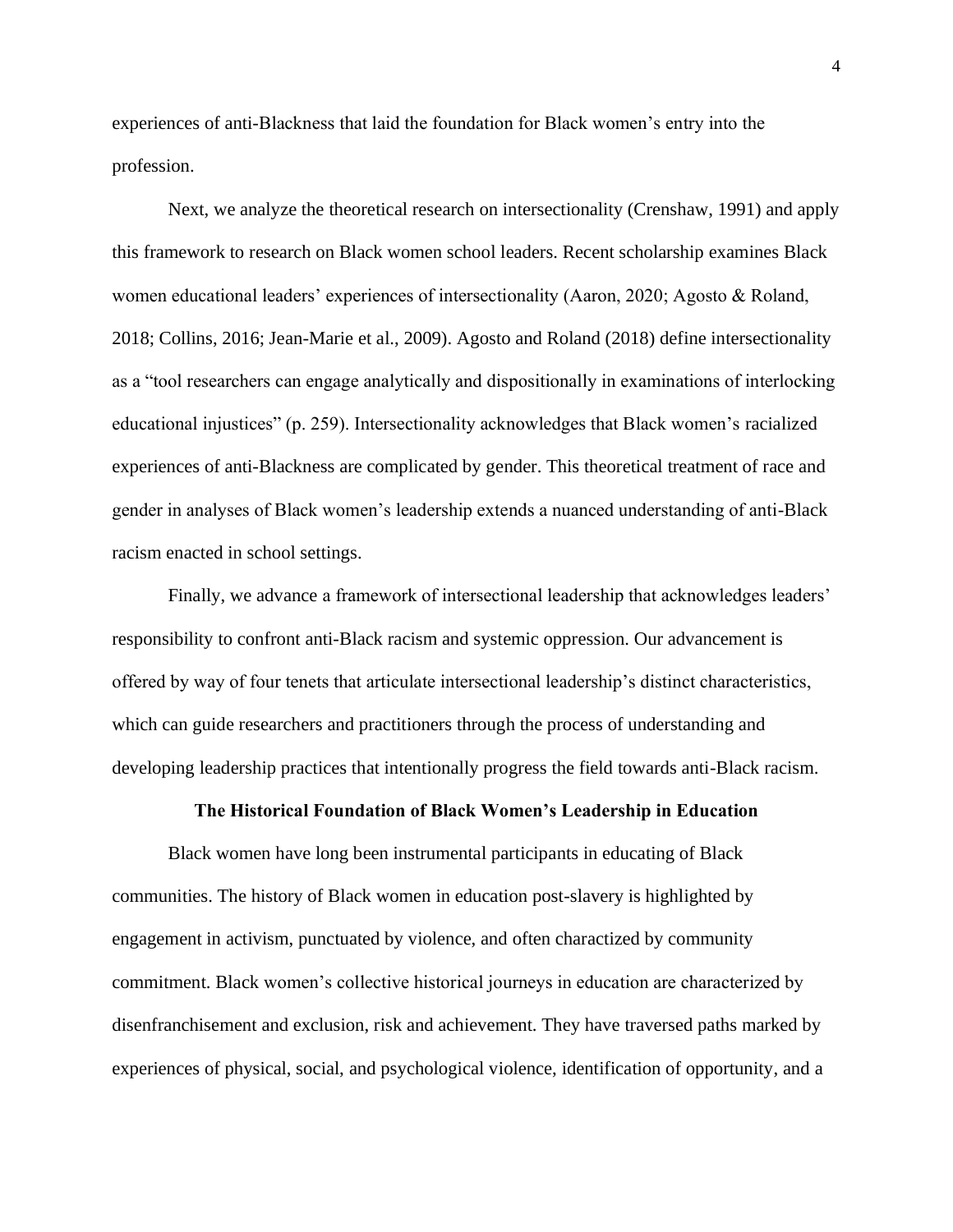commitment to activism. This brief discussion examines Black women's experiences in education and educational leadership from the post-Civil War period forward.

The challenges endured when formal legislation made it illegal for enslaved Africans to be taught or to learn to read or write did not end with the abolition of slavery (Anderson, 1988). Despite these challenges, emancipated Blacks had a "self-reliance and deep-seated desire to control and sustain schools for themselves and their children" (Anderson, 1988, p. 5). However, Blacks residing in the North and the South of the United States experienced disenfranchisement from the educational system. Free Blacks infrequently received structured, formal education (Peters, 2019). In the South, Blacks were not teachers or administrators until the first part of the 20th century. Their counterparts in the North were allowed to attend integrated Sabbath and public schools (Collier-Thomas, 1982).

Following the Civil War, Black women had limited opportunities to learn and were largely excluded from the educational profession. Because of the intersection of race and gender for Black women, these experiences were necessarily different from their Black male and white female counterparts. Collier-Thomas (1982) detailed

Historically, Black women have shared with Black men the discrimination and deprivation that characterized their sojourn from slavery to freedom. They share with white women some legal prescriptions that have limited their access to public institutions. However, despite the common problems, their historical experiences in every area of American life have been in very specific ways different from that of Black males and white females (p. 174).

#### **Education and Black Women Post-slavery**

Research informs that educating Black women was often violent and dangerous (Kerber, 1983; McCluskey, 1997; Shakeshaft, 1999; Thomas & Jackson, 2007). As a result of this, after the Civil War, Black women operated and/or attended clandestine schools because Blacks were forbidden from attending schools with white children (Jones & Montenegro, 1983). It is these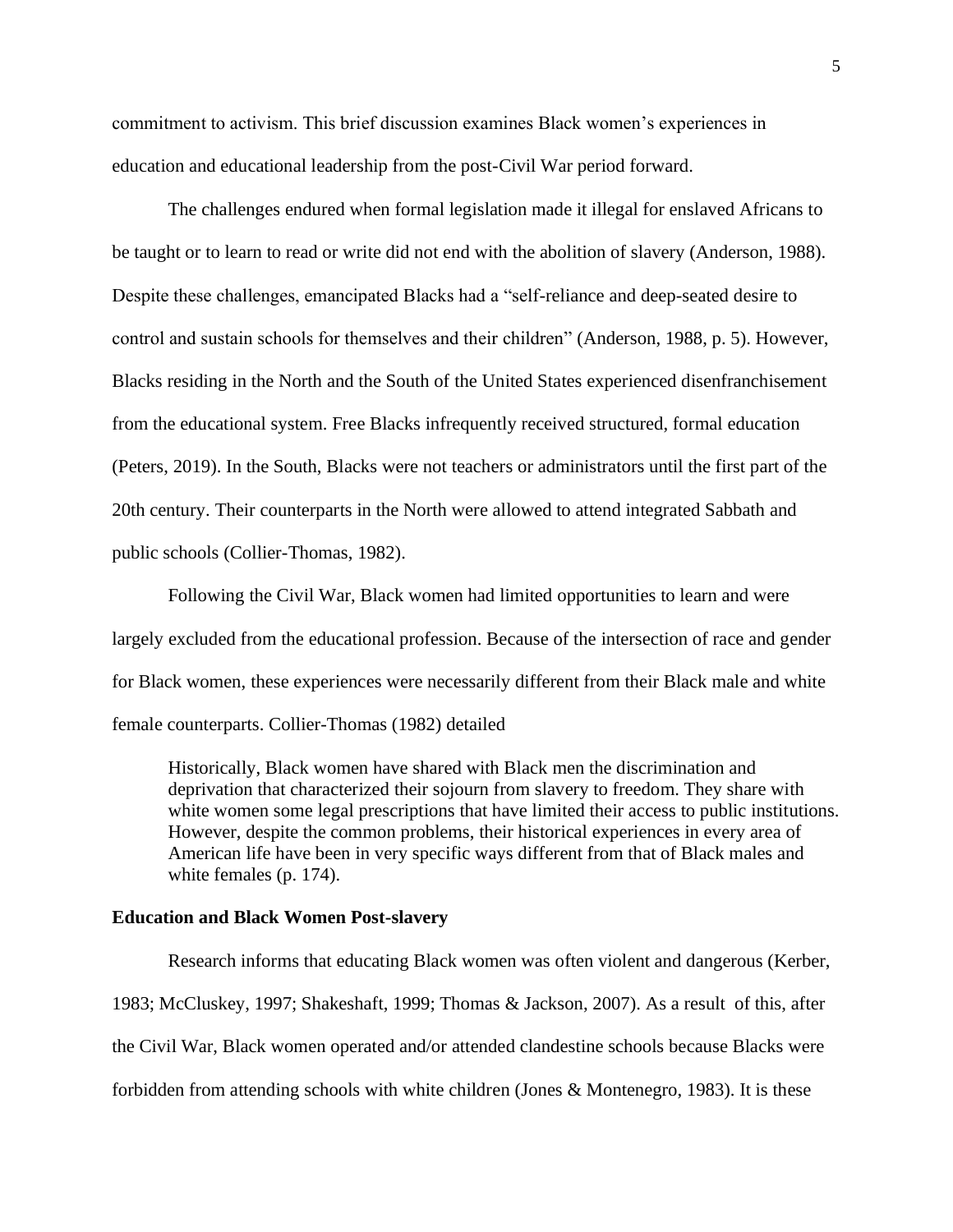pursuits that underscore the resilience and persistence of Black women and the danger inherent in pursuit of education. Towards the end of the 1870s, many Black girls and women were targets of hate crimes and many Black schools were destroyed (Null, 1989; Thomas & Jackson, 2007). Furthermore, many Black schools lost funding and were forced to close, and segregation became law (Thomas & Jackson, 2007).

In some instances, abolitionists or Quakers established schools to train Black girls to become teachers. Scholars note several examples of the violence threatened or carried out upon Black women who attempted to educate themselves, and the white teachers and abolitionists who assisted in teaching them (Clayton, 1971; Shakeshaft, 1999; Small & Small, 1944). A wellknown example is Quaker educator, Prudence Crandall. Crandall established what is thought to be the first school to educate Black women and girls. Crandall was arrested in Connecticut in 1933, for refusing to close the school she opened to educate Black girls. In addition to regular legal harassment, the Black women students were regularly targeted by the community members. The local shop owners refused to sell them food, manure was dumped in the drinking well, the building (Crandall's residence, which also boarded the Black women students) was set on fire on at least two occasions, windows were regularly broken and eggs were thrown at the building (Clayton, 1971; Shakeshaft, 1999; Small & Small, 1944). In spite of the collective effects of all of these threatening events, the reports of the occurrences largely focus on the consequences on Crandall, rather than the students to whom these assaults were also directed. Further, Ms. Crandall received monthly reparations after her school was closed and she moved away. This perpetuates a double violence against the young women who risked their safety to attend this school, yet received nothing, including the opportunity to complete their education, as the school closed less than two years after opening.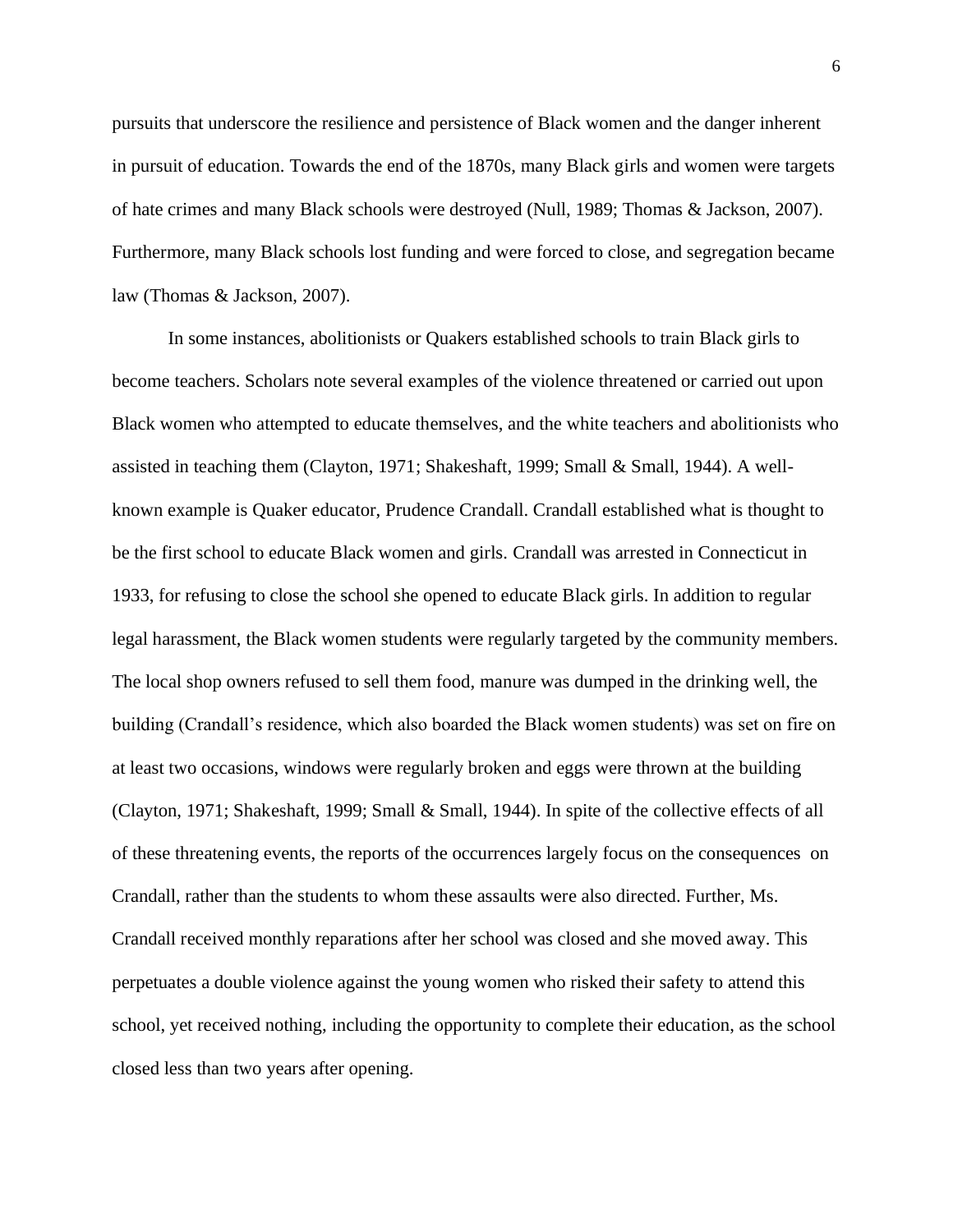Another Quaker educator, Myrtilla Miner, opened a school on December 3, 1851 in a rented room in the nation's capital (Kerber, 1983; Null, 1989; Shakeshaft, 1999). Despite articulated support from the mayor, Walter Lenox, he did not intervene when an unidentified lawyer harassed her pupils in hopes of closing the school. Although the school was attacked many times, it operated for a decade (Shakeshaft, 1999). Miner established the school in Washington, D.C., because "she believed the nation's capital should have a model school for free Black children" (Kerber, 1983, p. 16).

Professional opportunities were limited for Black men and women alike. This frequently meant competition for the same limited jobs. As a result, Black men predominated teaching and preaching professions until the 1890s (Collier-Thomas, 1982). Educated Black women had a few options for teaching including the possibility to "seek a position in urban public institutions…teach in the developing Black normal schools; set up their own schools; or teach in the rural south" (p. 176). Often, Black women took it upon themselves to establish or serve in schools to train Black girls to become teachers. Many of these women were able to attend college and then decided to dedicate their lives to educating Black people. Among these notable Black women educators are Charlotte Forten Grimke, Anna Julia Cooper, Mary McLeod Bethune, Georgianna Simpson, Nannie Helen Burroughs, Janie Porter Barrett, and Lucy Craft Laney. This was an elite, small group of women who: (a) were highly educated and served as teachers and eventually school leaders;(b) were raised in a religious tradition that often facilitated their entry into the profession; (c) shared mutual acquaintanceships with abolitionists; and (d) frequently shared membership in activist organizations, such as the National Association of Colored Women (NACW) (Griggs et al., 1934; Harley, 1982; McCluskey, 1997). What these women accomplished at this time in American history is particularly noteworthy. As has been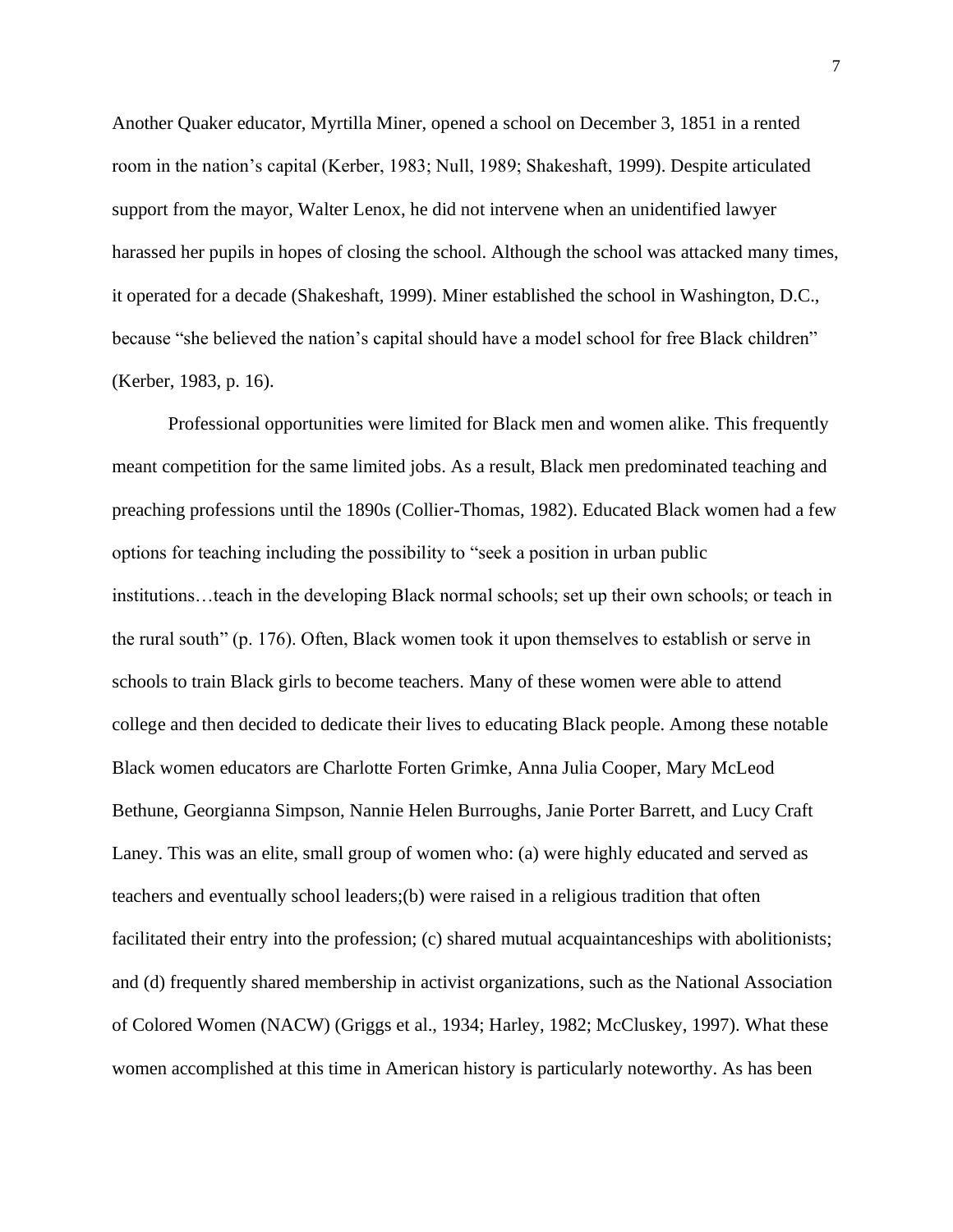mentioned, "the era in which these women launched their careers was marked by virulent and violent racism against Black people" (McCluskey, 1997, p. 404). For Black women, this racism was also compounded by sexism and the additional violence in the lack of solidarity with white women who excluded Black women from their organizations. Against this backdrop, Black women activists established and participated in organizations whose goals were the uplift of the Black community, such as the NACW, established in 1896. For educated Black women leaders, "their womanist consciousness required no prioritizing of oppression and allowed them to use their schools to link race and gender work...under a single banner of reformist activism" (McCluskey, 1997, p. 405).

Lucy Craft Laney is credited with being the first Black woman to establish a school to educate Black children in Georgia in 1886 (McCluskey, 1997). Enslaved at birth, Ms. Laney was the daughter of a Presbyterian minister. Her leadership trajectory is one of activism facilitated by her religious beliefs. Laney began her school, which eventually became known as the Haines Institute, with five students. By the second year, the school enrolled 234 students. Eventually the school grew to an enrollment of more than 800 students. Haines Institute received support from a few individual Presbyterian donors (one of whom is the namesake of the school) and the Freedman's Bureau (Griggs et al, 1934). Laney was strongly influential in the Augusta community, which housed Haines Institute. Notably, Haines Institute had a number of offerings unique to schools that served Black children at that time. For instance, Laney implemented the first nursing program to train Black women in the state of Georgia. Interestingly, Principal Laney also introduced a kindergarten program to meet early education needs as well. Laney's pioneering success in educating Black students and her service to the community were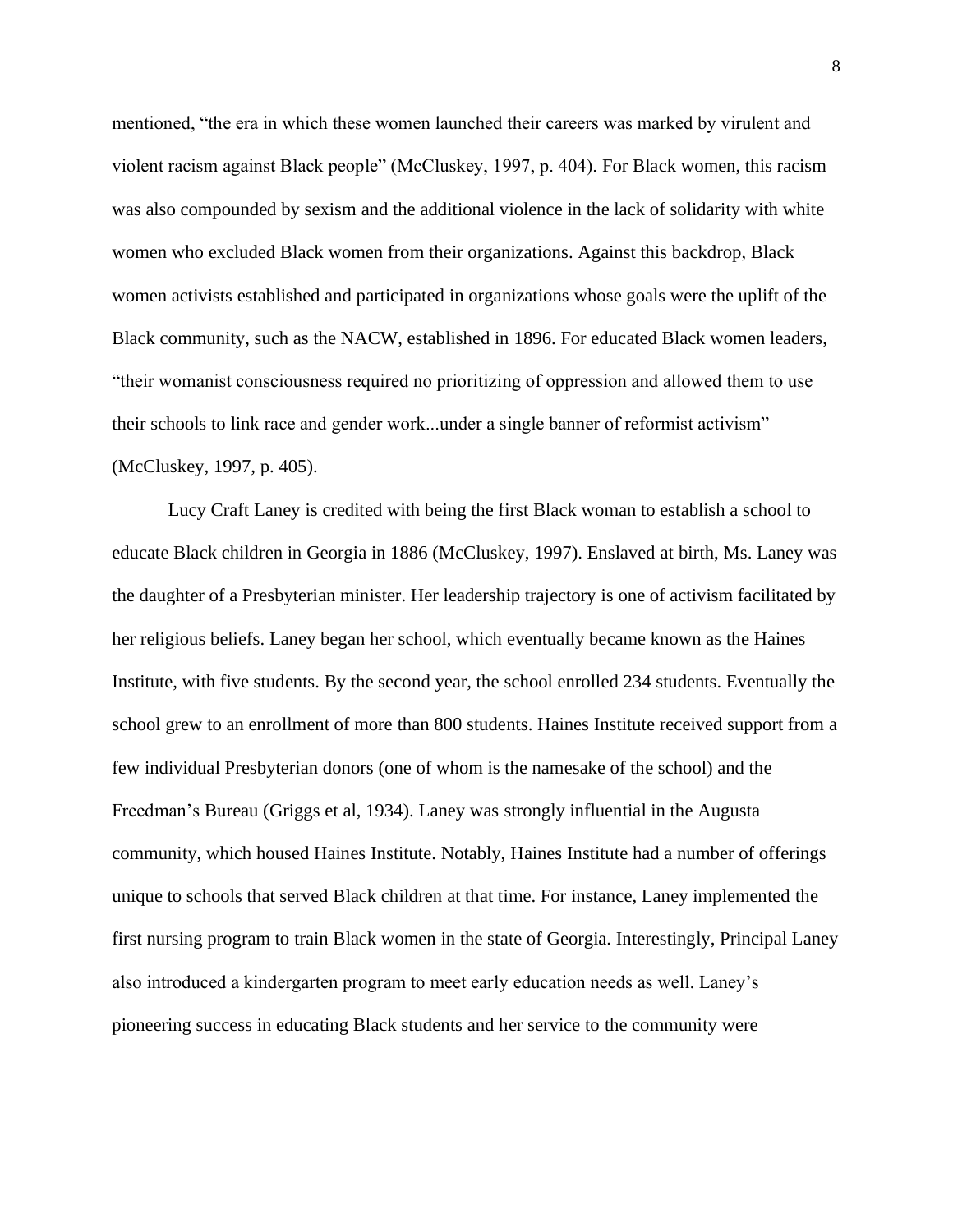guideposts for other Black women educators who trained with Laney and then became leaders and educators of Black children and activists in Black communities.

#### **Early Opportunities to Enter the Profession**

During the postbellum period, there were few options for Black women in the South to pursue a career in education and Black women had few opportunities to receive formal training to enter the profession (Collier-Thomas, 1982). Even when Black women were educated and professionally trained, despite their field of expertise, sexism and racism often limited their opportunities within the field of education (Harley, 1982). By 1910, the majority of Black teachers were women (Harley, 1982; Randolph, 2009). Teaching was an appealing profession to Black women for several reasons: (a) As teaching was seen as an extension of women's domestic responsibilities, it was deemed a respectable profession; (b) Teaching was one of few occupations where educated Black women could engage in job duties that matched their professional training; (c) salaries placed Blacks in the middle class; and (d) teaching afforded a means of social capital and prestige within the Black community (Harley, 1982, p. 256).

Beyond the clandestine and individual schools established by sole operators in the rural South, several foundations were established to provide financial support to create schools for Black children (Alston, 2005; Anderson, 1988). Local school boards often controlled the funding distributed to schools, and white schools received more funding than those serving Black students (Krause, 2003). It must be noted that in spite of these funding sources, Black communities contributed the lion's share of the funding (via cash, land, and in kind services) to establish their schools (Anderson, 1988).

In addition to a monetary endowment, the Anna Jeanes Supervising Teachers program provided a means for southern Black women educators to teach and lead in schools serving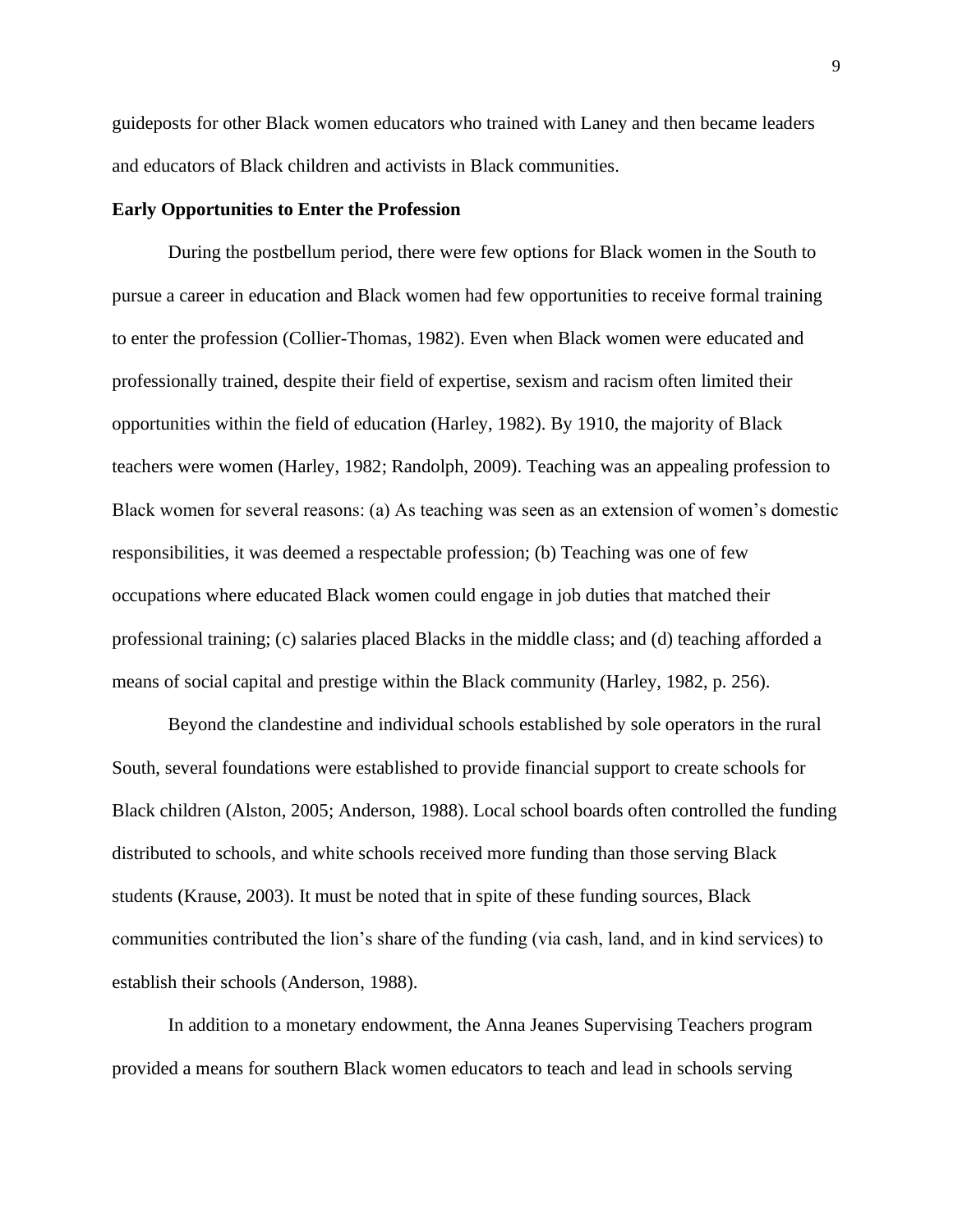Black children in the early decades of the 20th century. The purpose of this program went beyond the schoolhouse walls, and extended into the service of Black communities (Jones, 1937; Kriesman, 2017). Alston (2005) described the Jeanes' Supervisors, "They were college educated, predominately Black females who were sent into southern states, in largely rural areas, to assist in improving educational conditions" (p. 679). The Jeanes Supervisors' role within the school was that of master teacher and leader (Alston, 2005; Kriesman, 2017). Their roles were complex and diffused. "Like modern-day superintendents, the Jeanes Supervisor served as negotiator, crisis handler, resource allocation specialist, disseminator of information, staff developer, and personnel specialist" (Alston, 2005, p. 679). Similar to the prevalence of Black educators, desegregation facilitated the decline of Jeanes Supervisors.

#### *Black Women's Educational Leadership as Activist Praxis*

During the 19th century and the first half of the 20th century, Black teachers believed that they had a personal responsibility to the educational success of their communities, believing that education was a primary and accessible method of social progress (King, 1993). Much like the Black church, the school was a pillar of the Black community (Fairclough, 2000; Milner & Howard, 2004). Black leadership was not limited to the school building. Randolph (2009) stated, "Leadership always has had to attend to the context in which Black people lived outside of the schoolhouse doors" (p. 20).

Black women educators have long engaged in community engagement and activism as an extension of their professional commitments. In this way, Black women educators have used their positions as a means to engage in professional praxis. It can be argued that Black women leaders have always been purpose-driven in community activism as they have (a) established schools in the early days post-Civil War to teach communities to read and write (Griggs et al,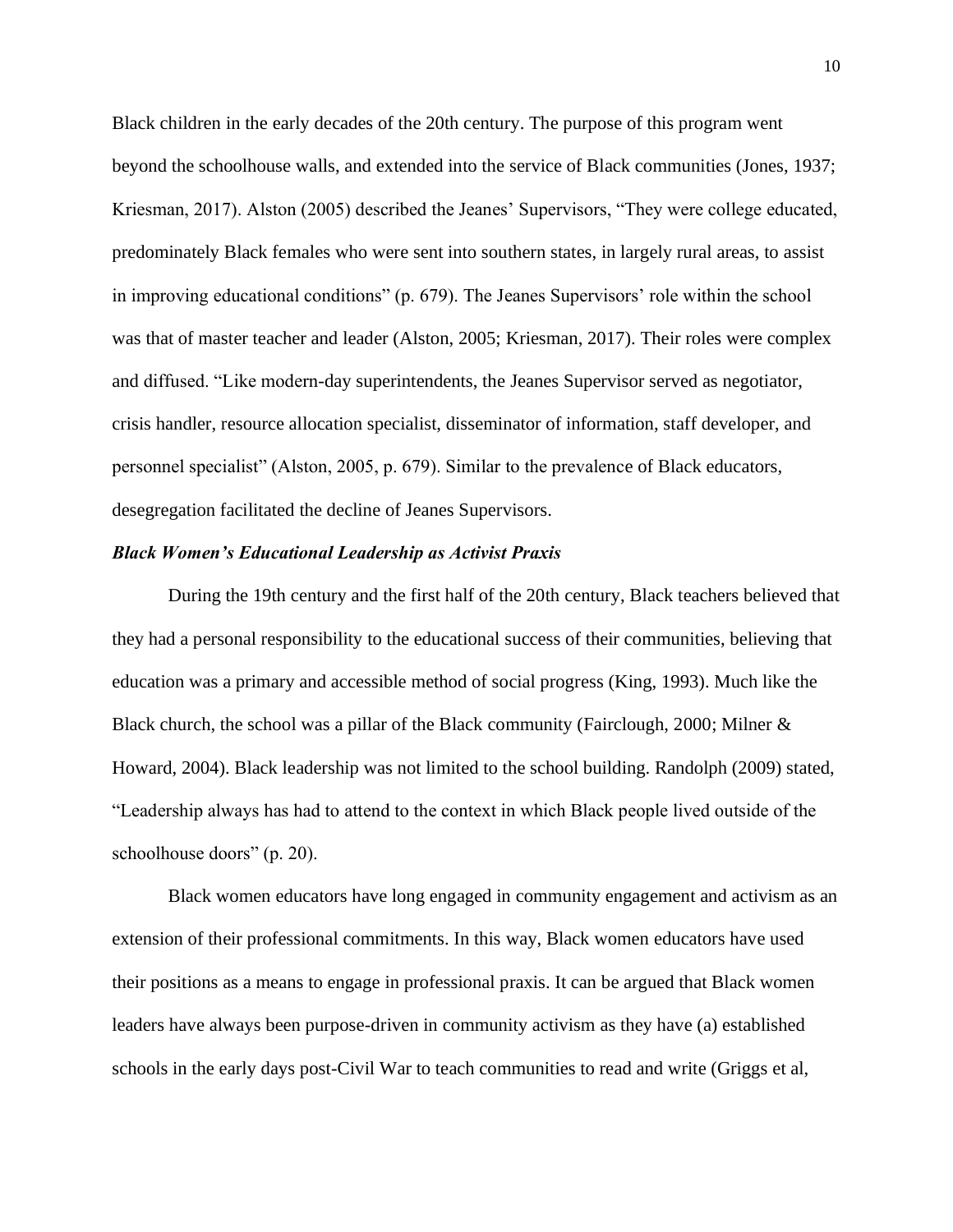1934; Gyant, 1996; Harley, 1982; McCluskey, 1997); (b) lead schools and facilitated community uplift as Jeanes Supervisors in the early 1900s (Alston, 2005); (c) fought for professional advancement in education during the Civil Rights Movement (Loder, 2005); and (d) continued to engage in these efforts to improve educational opportunities for Black students and their communities. Over the course of history, efforts to improve quality of life for the Black community, via education, housing, health, and the right to vote, are credited to Black women educators who "organized demonstrations, mass meetings, workshops, and political campaigns centered around these areas" (Gyant, 1996, p. 639).

Even in the context of segregation, teachers led the efforts in improving schools in the South by "institution building" (Fairclough, 2004). In many ways, Black women educators continued their efforts at community engagement and activism, remaining the "backbone of the Black middle class" by engaging in organizations and belonging to professional associations, such as teacher unions (Fairclough, 2004). Teachers used their positions to create extracurricular activities and academic activities to encourage students to be critical thinkers, protest, and be involved in activism, thus making the Civil Rights Movement possible (Baker, 2011). The next section explores the impact of desegregation on Black women in educational leadership.

#### **Black Women Educators, Brown, and Beyond**

Despite racism codified in Jim Crow laws, many Black women "became a major force in the segregated education system," especially in the South towards the last decade of the 19th century since most teachers in Black schools were women (Collier-Thomas, 1982; Fairclough, 2000, 2004). However, the consequences of the Brown v. Board of Education ruling and the attempts at school desegregation essentially annihilated the population of Black teachers and administrators who served in Black schools (Tillman, 2004). Brown decimated Black schools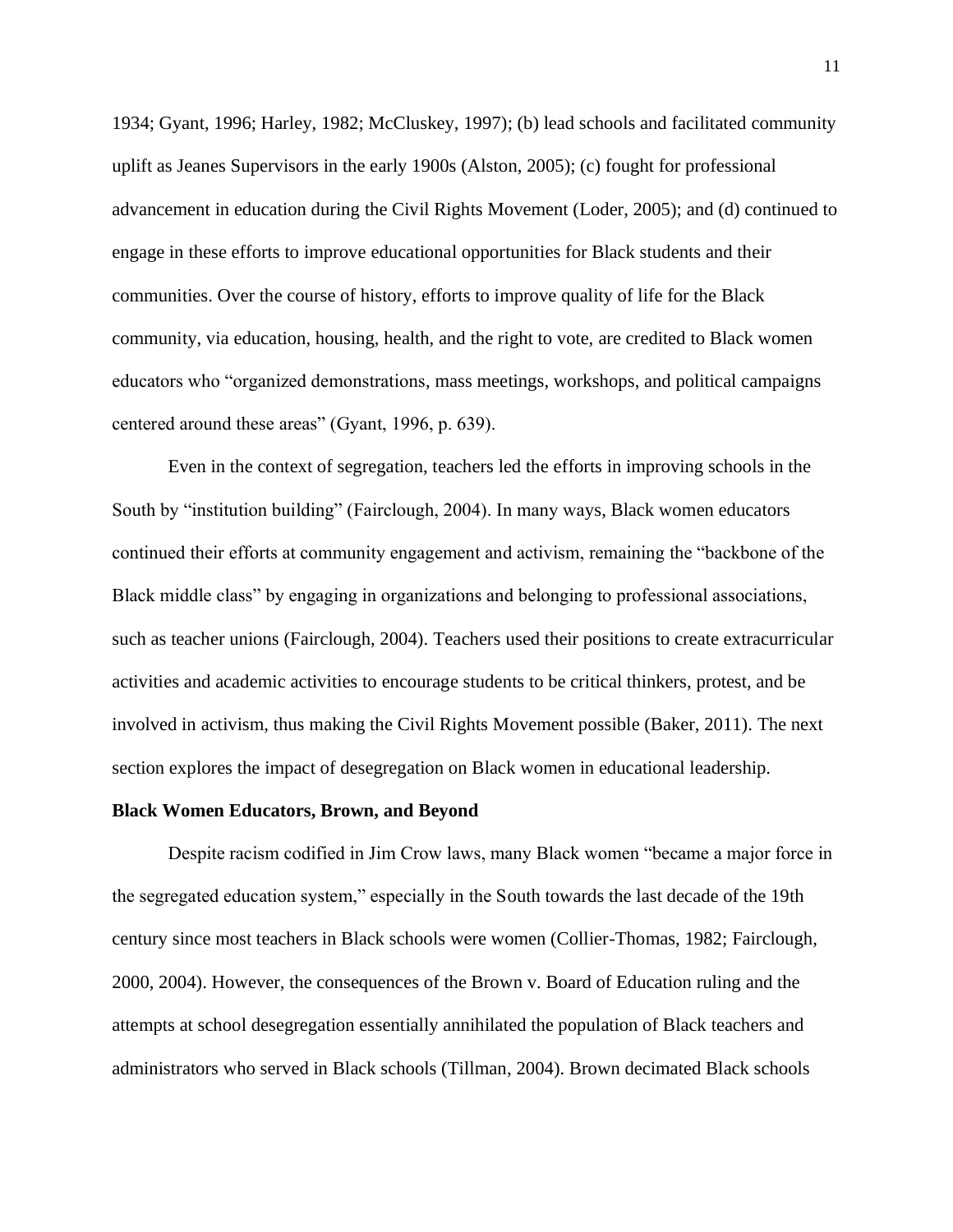and fired, demoted, or displaced Black educators (Peters, 2019; Siddle Walker, 2000; Tillman, 2004). This sent Black children into unwelcoming schools where they experienced racial and physical violence with no access to adults who looked like them and cared for them. As a result, "former teachers have often questioned whether the benefits of Brown outweighed its costs" (Fairclough, 2004, p. 44).

In spite of the Brown legislation which outlawed racial segregation in schools, many schools have become resegregated. Further, the deleterious effects of Brown remain obvious. Although the majority of school-aged students are children of color, the majority (80%) of teachers and principals are white (National Center of Education Statistics, 2019). Thus, schools are not only segregated by student overall enrollment or academic program (i.e., gifted, special education, AP/IB), but they are most obviously racially segregated in the teacher and administrator ranks. Research suggests that Black (and all) children benefit greatly from attending schools with Black teachers and administrators (Foster, 2009; Maylor, 2009; Milner & Howard, 2004). There is a body of research that examines the experiences and leadership practices of Black women principals (Dillard, 1995; Loder, 2005; Lomotey, 2019; Miles Nash & Peters, 2020; Peters, 2012; Reed & Evans, 2008; Sernak, 2004). This research amplifies Black women's approaches to leadership including: an ethic of care, social activism, and spirituality (Alston, 2005; Bass, 2012; Peters, 2012; Reed & Evans, 2008). The research also illuminates the ways in which intersectionality permeates the lived experiences of Black women leaders (Aaron, 2020, Agosto & Roland, 2018; Horsford & Tillman, 2012).

#### **Epistemological Perspectives of Black Women in School Leadership**

A body of research investigates the experiences of Black women school leaders through a variety of epistemological lenses (Bass, 2012; Dillard, 1995; Horsford, 2012; Peters, 2012, 2019;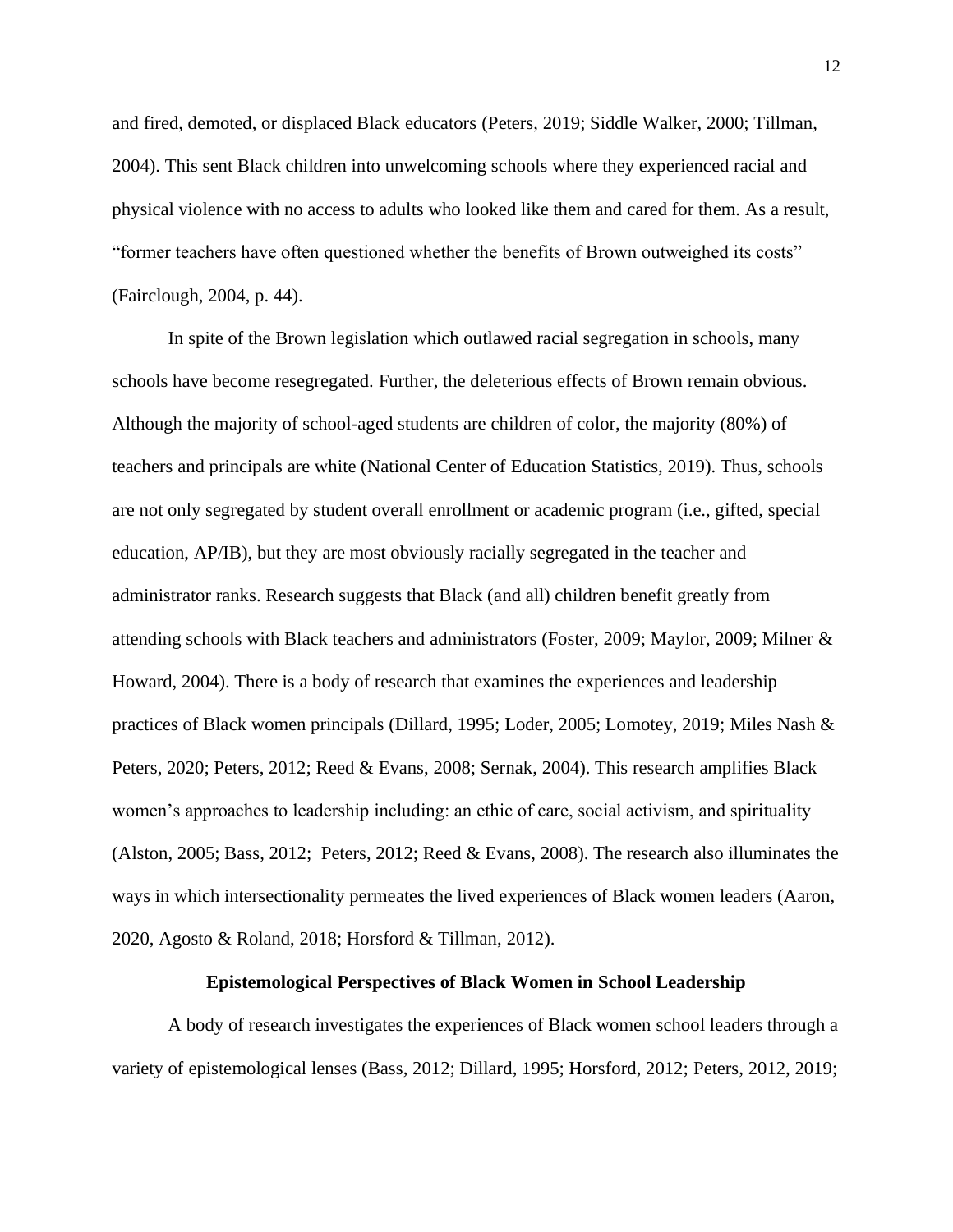Reed, 2012). Such a perspective is important because "the suppression of the ideas of African American women in research and epistemological knowledge construction remains a roce that undermines the economic, political, and social revitalization within a Black woman's world" (Bloom & Erlandson, 2003, p. 341). We explicate these lenses and unpack this research to understand the ways in which Black women school leaders have both experienced racism and engaged in anti-racist leadership praxis. It is important to note this body of research in itself is an act of resistance to the Eurocentric, masculine knowledge validation process that renders Black women and research about Black women invisible and voiceless (Collins, 1989, p. 745). This is noted not only by the epistemological frameworks used to investigate the experiences of Black women leaders (Collins, 1989; Dillard, 1995; Jean-Marie et al., 2009; Peters, 2012; Witherspoon & Arnold, 2010), but also the methodological frameworks employed in these examinations.

#### **Epistemological Approaches**

Research on Black women school leaders (often conducted by Black women scholars) has typically invoked epistemological frames that validate the multiplicative experiences of racism and sexism, illuminated the power and strength of these leaders, and unveiled specific commitments and approaches of their work with marginalized communities. While scholars have invoked several epistemological frameworks for understanding the leadership of Black women principals, we examine three that have been well utilized and have an emphasis on the intersectional experiences of Black women grounded in race AND gender. Intersectionality is an integral thread woven throughout the research on Black women school leaders (Agosto & Rowland, 2018; Miles Nash & Peters, 2020; Peters, 2012). Further, as Dillard (2005) notes, much of the research on Black women school leaders is paradigmatically both feminist and critical in its orientation. Feminist scholars have articulated the concept of standpoint, which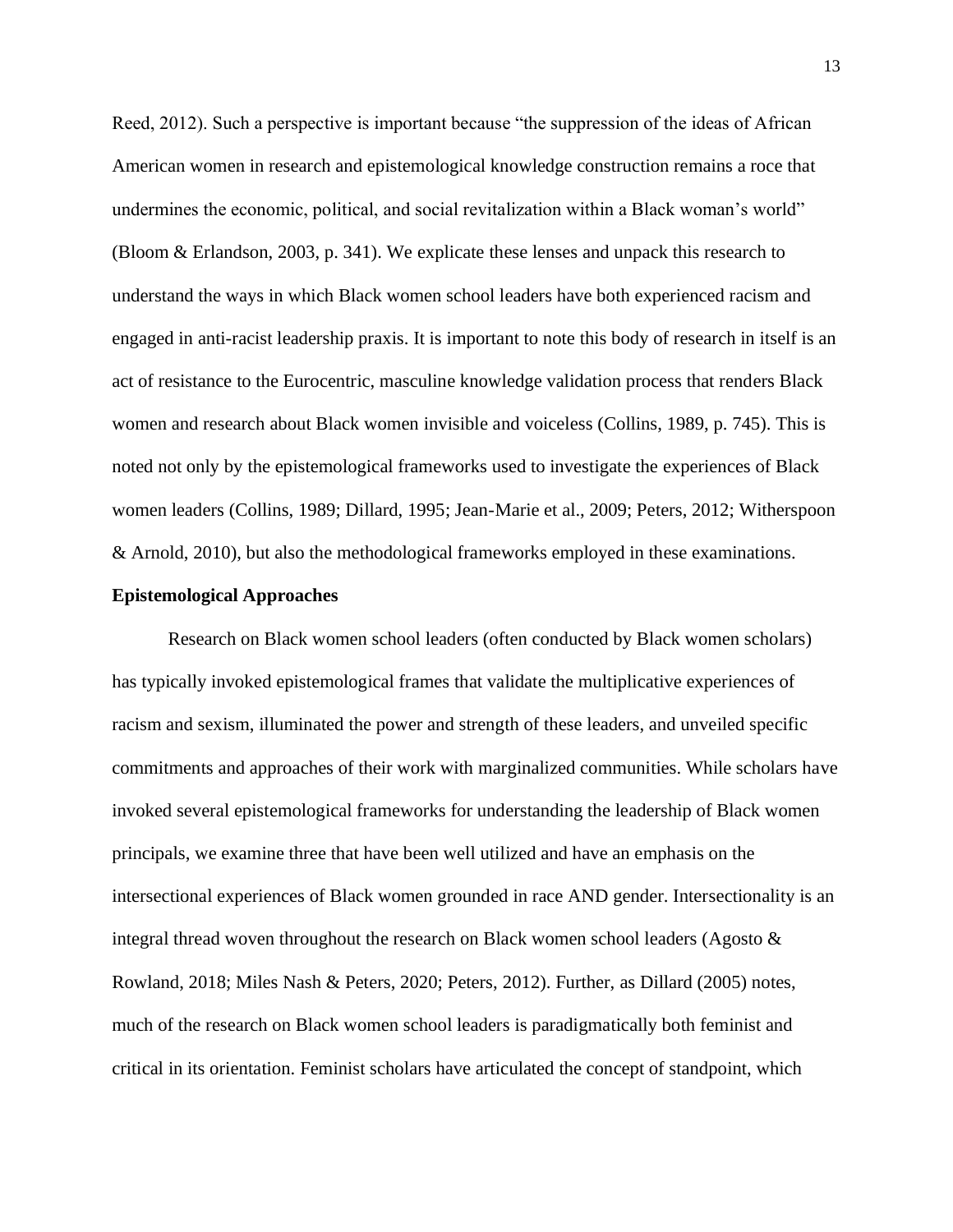acknowledges that Black women can participate in knowledge production, and rearticulates a Black women's standpoint, or consciousness. This "rearticulated consciousness gives African-American women another tool of resistance to all forms of their subordination" (Collins, 1989, p. 750).

#### *Black Feminist Thought*

Black Feminst Thought (BFT) is based on the work of Collins (1989). There are four distinct tenets of BFT: (a) concrete experience as a criterion of meaning; (b) the importance of dialogue; (c) an ethic of caring; and (d) personal accountability. As Lomotey (2019) succinctly noted, "BFT facilitates a uniquely feminine, African-centered way of looking at the world" (p. 340). BFT is grounded in Black women's experiences, many of which are tethered to their spirituality and activism. Rooted in activism characterized by Black women educator-activists (Loder, 2005; Loder-Jackson, 2012; Loder-Jackson et al, 2016), BFT acknowledges Black women's activism is characterized by both a struggle for group survival--Black women's efforts to challenge oppression; and a struggle for institutional transformation--Black women's large scale efforts to unite with communities and institutions to engage in systemic change.

#### *Afrocentric Feminist Epistemology*

Several studies of Black women educational leaders utilize Afrocentric Feminist Epistemology (AFE) to explicate their experiences (Jean-Marie, 2013; Peters, 2012; Taylor, 2004). BFT and AFE have very similar contours. Both are notably connected to the scholarship of Patricia Hill Collins (1989; 2016); both are rooted in the experiences of Black women. Both share four guiding tenets in common. Collins (1990) noted "values and ideas Africanist scholars identify as characteristically 'Black' often bear remarkable resemblance to similar ideas claimed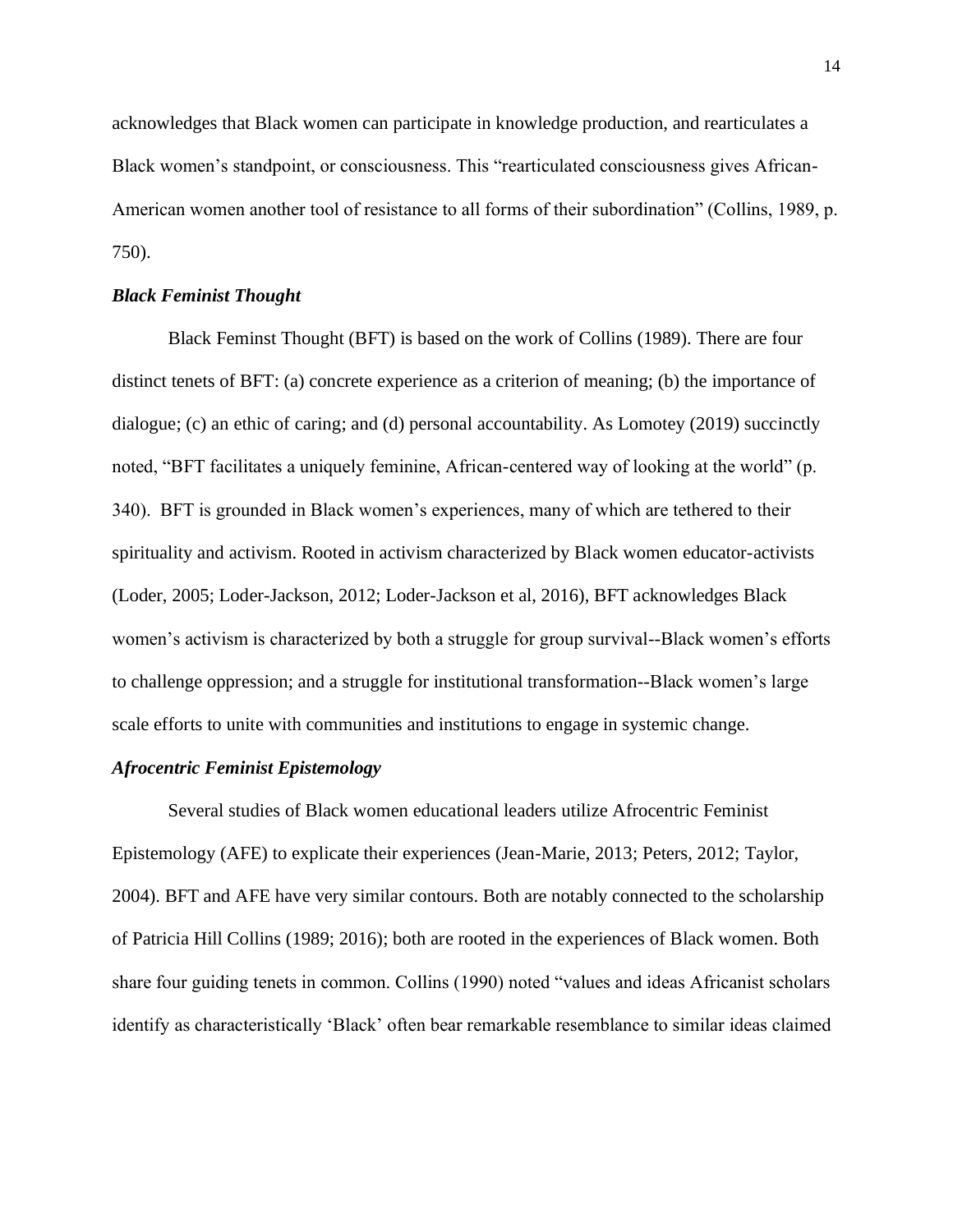by feminist scholars as characteristically 'female.' Thus, AFE has the ability to speak to the broad experiences of multiple marginalized groups.

#### *Endarkened Feminist Epistemology*

Like the other frameworks already discussed, Endarkened Feminist Epistemology (Dillard, 2000) is employed to explicate the experiences of Black women. Simmons (2007) explained this framework is used to "elucidate how incidents and events with race and gender translate into meaning." This epistemological perspective is guided by six assumptions (Dillard, 2000). Much like BFT and AFE the assumptions of Endarkened Feminist Epistemology include the ideals of (a) self-definition; (b) research as both an intellectual and spiritual endeavor; (c) the individual as an aspect of community facilitated through dialogue; (d) concrete experiences as criteria of meaning; (e) the interrelationship between knowledge and research is historical; and (f) power relations grounded in many aspects of identity, particularly race and gender for the purposes of this examination, frame articulated experiences in research (Dillard, 2000). This framework has been useful to explore and make meaning of Black women's experiences (Peters, 2011).

#### **Methodological Approaches**

A great deal of the empirical research conducted about Black women school leaders has been qualitative (Lomotey, 2019), notably often utilizing a narrative methodology to capture their "voice" and empower these women as key contributors to the knowledge production process (Bloom & Erlandson, 2003; Brown, 2014). Further, Collins (1989) foregrounded this stating

the long-term and widely shared resistance among African-American women can only have been sustained by an enduring and shared standpoint among Black women about the meaning of oppression and the actions that Black women can and should take to resist it (p. 746).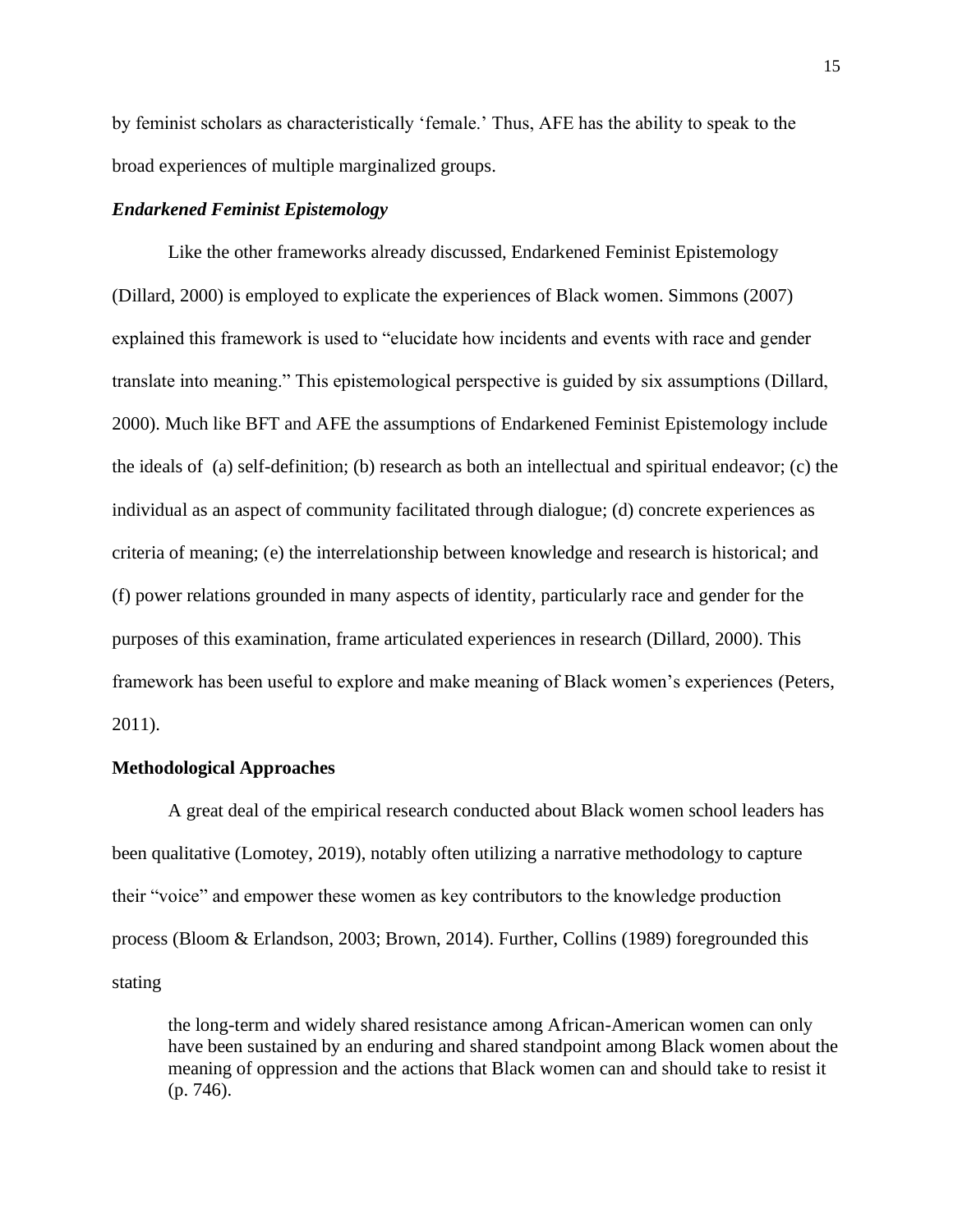Given this foundational underpinning of research on Black women leaders, it is noteworthy that the body of scholarship focused on these subjects offers a methodological cannon of qualitative research that informs and empowers, and makes what was rendered invisible, visible. Thus, the epistemological approaches typically used to frame studies of Black women often necessitate a methodological frame that empowers Black women leaders to participate in knowledge production as they tell their stories.

Several qualitative methodological paradigms have been used with these epistemological frames. Each of the tenets/assumptions of BFT, AFE, and Endarkened Feminist Epistemology provides for Black women to share their experiences, engage in dialog and make meaning from these experiences. Many of these studies use common qualitative tools such as observations, interviews, focus groups, and shadowing (Bass, 2009, Bloom & Erlandson, 2003; Dillard, 1995; Reed, 2012). As a result, common methods which facilitate this include case studies (Peters, 2012) narrative studies (Moorosi et al., 2018; Peters, 2011; Witherspoon & Arnold, 2010), and life notes (Simmons, 2007).

#### **Ontological Characterization of Black Women's Expertise in Resistance**

The intersectional leadership framework (Miles Nash & Peters, 2020), like preceding educational leadership templates, is an articulation of coalesced assumptions, evidences, and dispositions aimed at guiding research and practice across diverse contexts in professional sectors. The historicity of Black women's leadership expertise is rooted in their intersectional perspectives and informed by their unique lived experiences (Agosto & Roland, 2018; Collins, 1989). The cross section formed by both actualities has influenced and fashioned Black women's view of reality—their ontological disposition—by manifesting as outward evidence of their inner being. Ontology, defined as the study of "claims and assumptions that are made about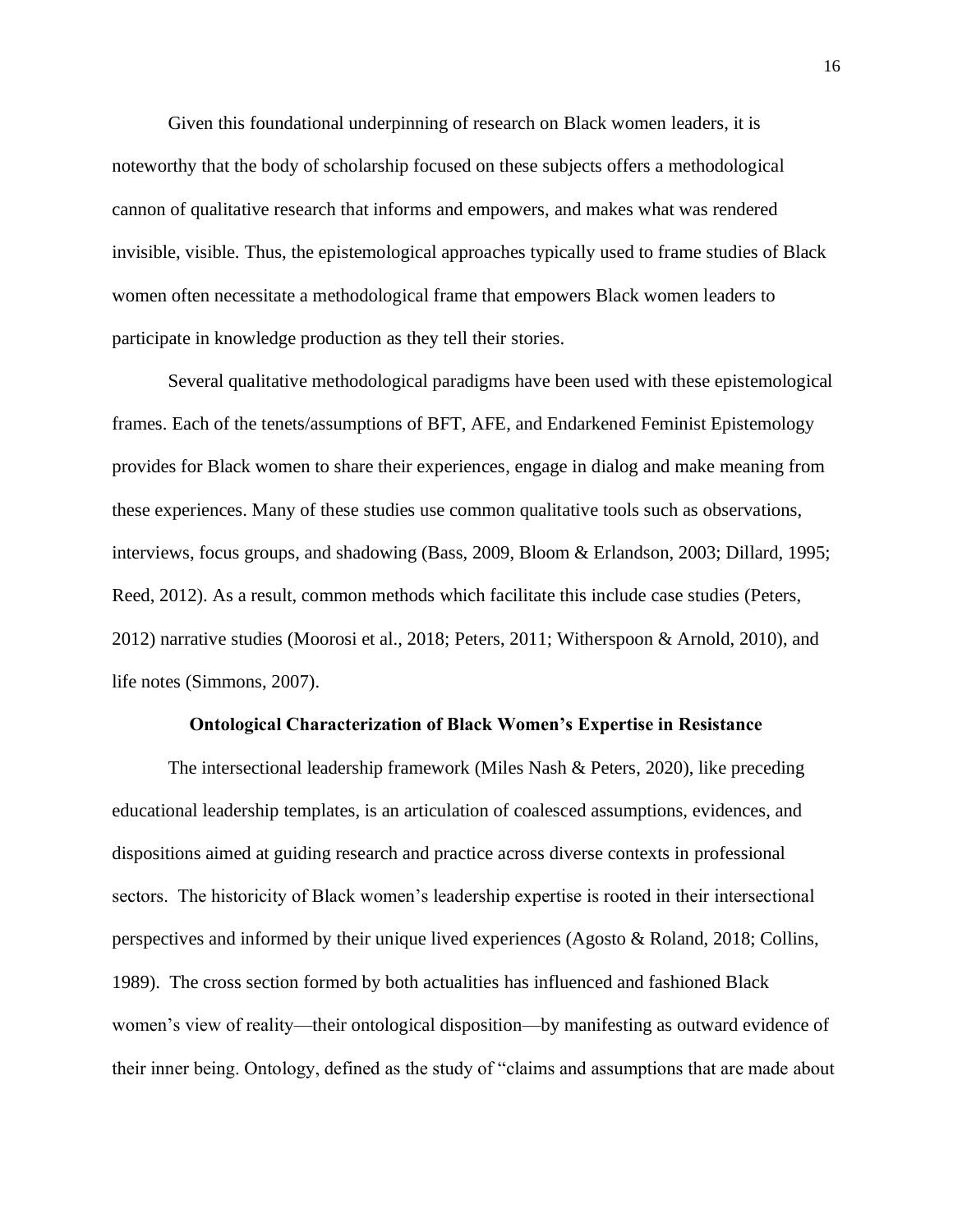the nature of social reality, claims about what exists, what it looks like, what units make it up and how these units interact with each other," (Blaikie, 1993, p. 6), centering Black women's leadership offers an in-depth demonstration of how they have led with a clear understanding of their role in changing the world that envelopes them. Through a lens substantively focused on the needs of Black students, families, and communities, Black women have delivered on their intentions to use what they know, experience, and prioritize to successfully lead schools.

#### **Black Women's Being, Knowing, and Acting in Leadership**

The enunciation of Black women's ways of being, knowing, and acting underlines quintessential depictions of their leadership. As their being is predisposed to their internalized conceptualizations of themselves, which are persuaded by inevitable external narratives about their race and gender, they are inclined to resiliently rise above others' beliefs regarding their existence. At its foundation, Black women's leadership is shaped by what they know about themselves and the people with whom they work and live. Their knowledge is an amalgam of familial influences, educational training, professional interactions, and individual conclusions reflecting their experiences and exposures. In recognizing the role these elements play in shaping their knowledge, Black women are able to develop practices based on their understandings and sensemaking. Their acting, which is largely dependent upon the assumptions they make about the context in which they are working, determines how they transform and successfully build sustainable infrastructure on behalf of their constituents and followers. Specifically in educational leadership, Black women's actions mirror their commitments to serve the communities with whom they empathize, or to whom they are dedicated to improving.

#### **Ontological Assumptions and Points of Departure**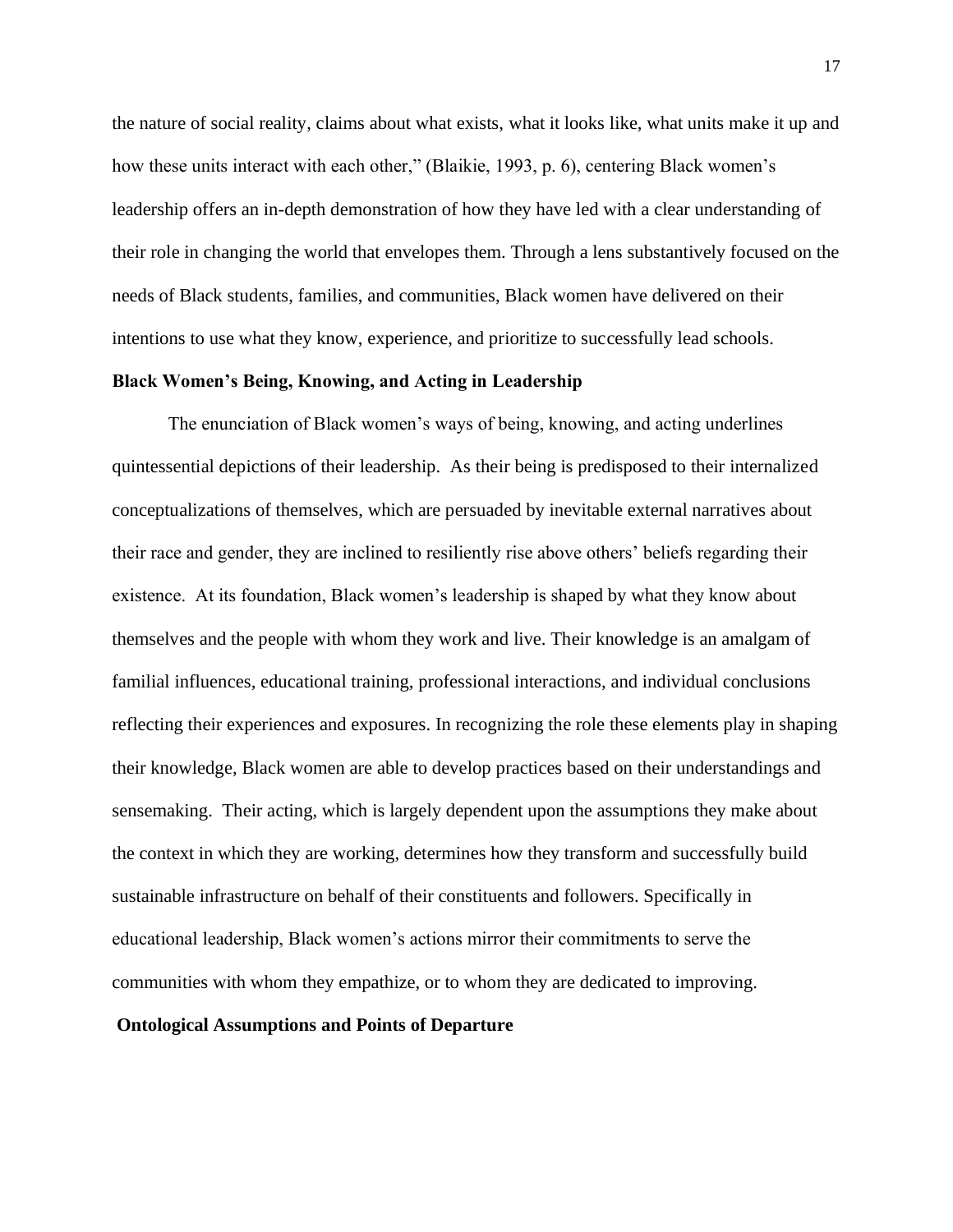The ontological assumptions presented by scholarship focused on Black women leaders rely on descriptive narrations of the material, discourse-based, and historicized milieu of educational contexts they serve. These depictions, developed from exemplars of the strength, skill, and brilliance that Black women possess and display, demonstrate how privileging their work can reconstitute research and practice in meaningful ways. While similar aims can be accomplished by focusing on related topics such as feminist approaches to educational policy research (Childers, 2013), race-based comparisons of school leadership practices (Brooks & Jean-Marie, 2007), and the indigeneity of schooling spaces in Black communities (Tillman, 2004), the multiplicative nature of Black women's leadership is distinctly captured across K-12 (Flores, 2018), higher education (Haynes et al., 2020), and community (Watson, 2020) literature. Particularly, in K-12 spaces, their presence is profound and fundamentally establishes successful pathways for students and communities.

#### **Representation of Black Women in Public Education**

Portraits of Black women's leadership in past and current educational contexts offer entrée into understanding the multiplicity of worlds they brilliantly navigate. The depictions are scaffolded by images of their policy enactment through their roles as teachers, principals, and superintendents. In each position, Black women have operated from a disposition of expertise in delivery of instruction, empathy for the Black community's aspiration, and belief in Black children's accomplishment for academic and professional triumph.

#### *Policies and Perspectives*

Before the 1954 landmark Supreme Court decision of *Brown*, segregationist policies strictly dictated Black women educators' capacity to provide students access to resources and thereby obstructed students' pathways to academic and social success. Fueled by their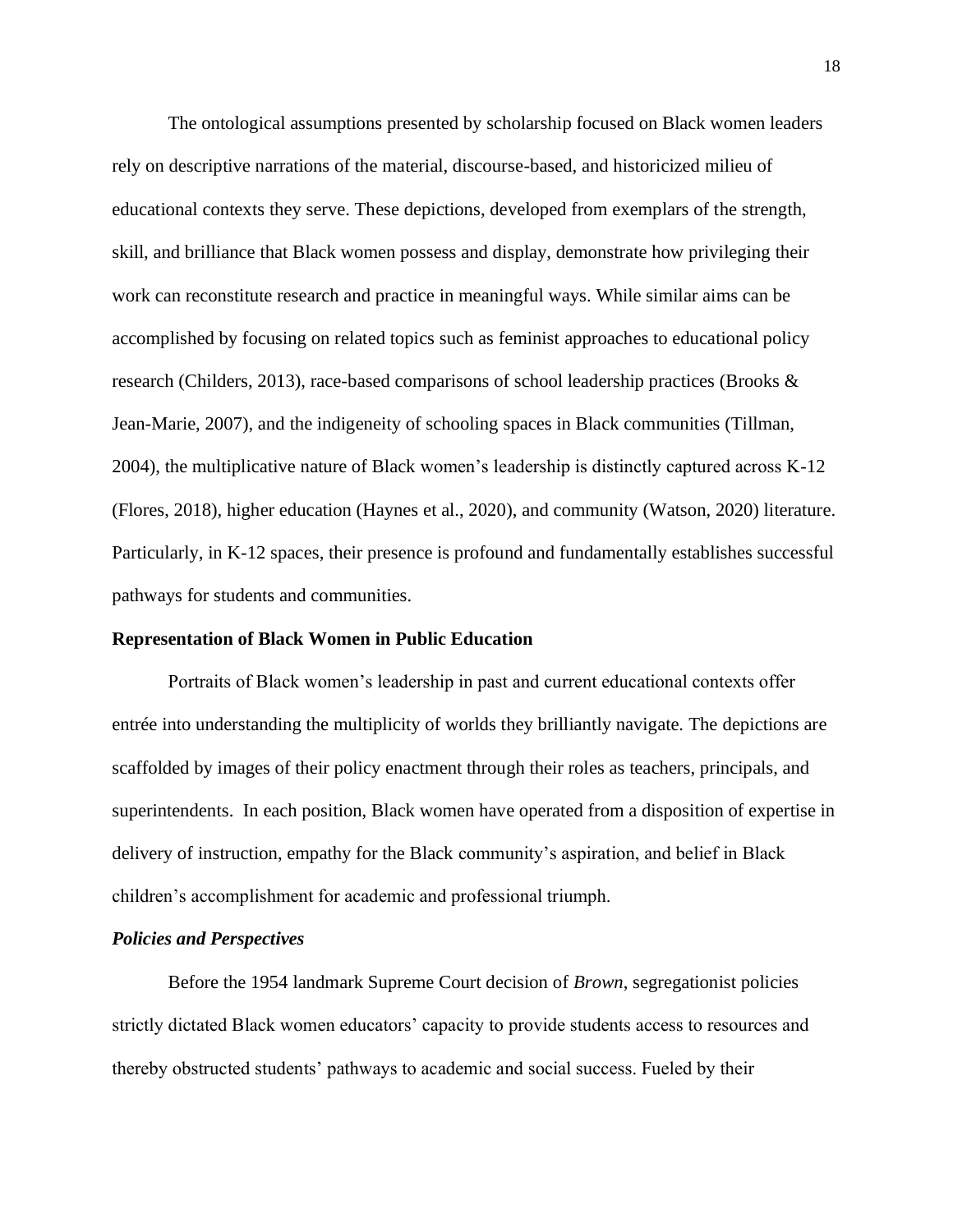commitment to prioritize Black students, resist anti-Black educational doctrine, and nurture through an ethic of care, Black women resisted oppressive forces wreaking havoc on Black schools and communities via restricted access to equal academic and social resources. The policies dictating limited material educational means included (a) comparatively paltry budgets for supplies, meager facilities, and school personnel salaries, (Anderson, 1988); (b) forced funneling of students into vocational training in juxtaposition to higher education opportunities (Tillman, 2004); and (c) a sizeable forced departure of Black teachers and administrators in mostly Black schools Post-Brown (Peters, 2019). The levers of control that have prescribed what leaders could offer their students have been informed by the overarching rhetoric perpetuated about Black students' abilities. Black womens' understanding of the distinct abilities and resiliencies of the Black community has helped counter this dynamic further exacerbating the effects of detrimental policies. As leaders at the school and district levels, Black women have modeled their abilities to respond to the demands of policy while embodying an empathetic understanding of Black students' contextualized realities of marginalization and hope. The paramountcy of understanding Black women's current representative standing across the educational leadership milieu is evident upon further inspection, revealing both their underrepresentation across the field and the contexts they face at each stage in the leadership pipeline.

#### *Black Women in Teacher Workforce*

The demographic changes in both school leader and district leader positions trail drastically behind the increases in racial and ethnic diversity in the K-12 student population. While recent statistics detail distribution shifts in student demographics, including a decrease in White students from 61% to 48% indicating a relative increase in the number of students of color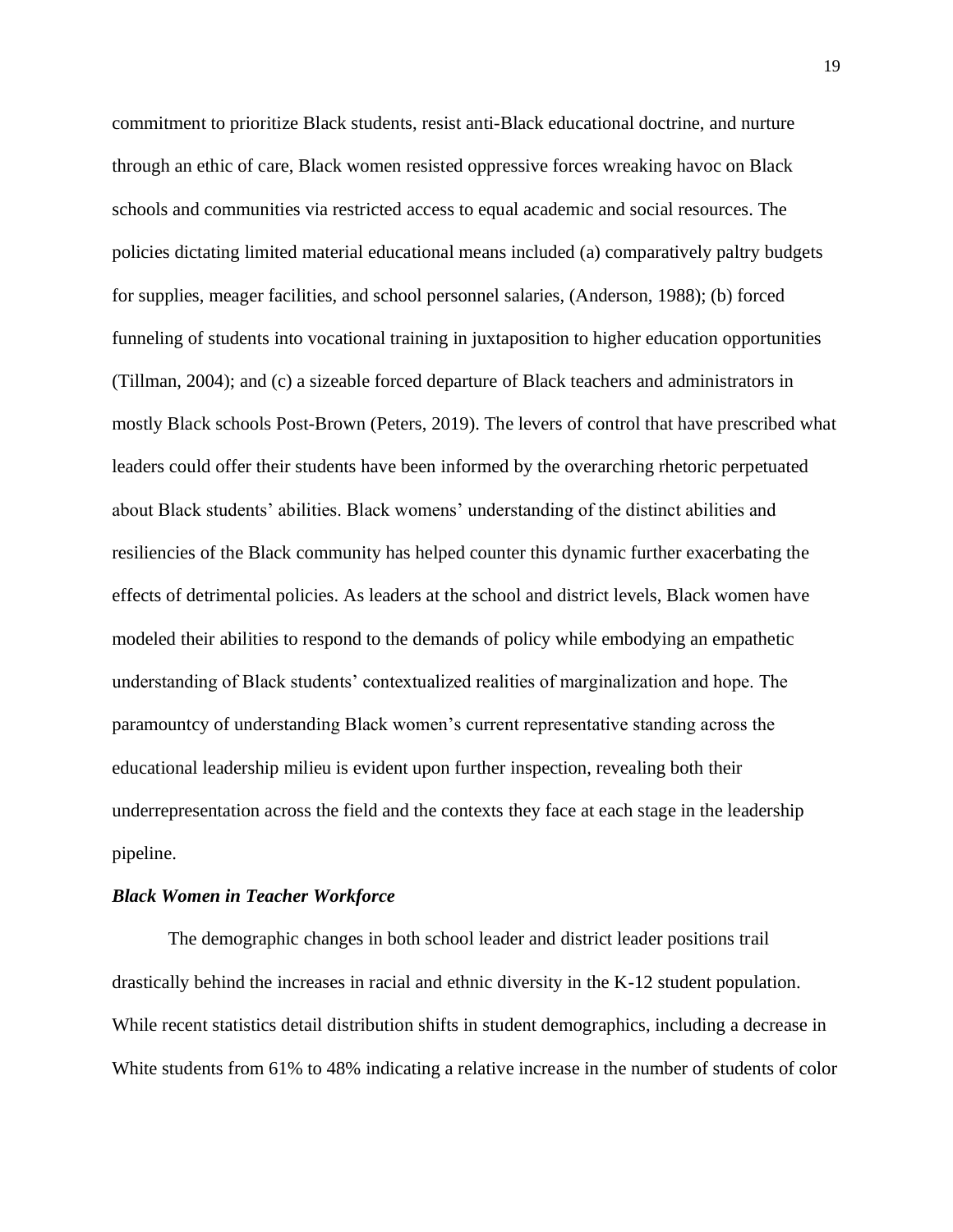(National Center for Education Statistics, 2020), the proportions of educators and leaders of color remains disproportionately representative of the US population. For example, the percentage of Black teachers decreased from 8% in 2004 to 7% in 2016 (National Center for Education Statistics, 2019). Among the teacher workforce, Black teachers lead in attaining terminal degrees by Black teachers. The National Center for Education Statistics (2019) reports that Black teachers are more likely to earn doctorates (2%) and education specialist (45%) degrees compared to their compeers. However, this preparation does not translate to their promotion within the field, as the number of Black leaders remains low. Collectively, the decreasing numbers of Black teachers perpetuates a lack of diverse perspectives that has proven to be detrimental to Black students and students of color with whom Black educators can empathize because of the marginalization of race and ethnicity (Egalite et al., 2015).

#### *Black Women in the School Principalship*

At last reporting of the National Teacher and Principal Survey, Black women made up approximately 12.9% of the public school principalship (National Center for Education Statistics, 2016). While this represents the largest proportion of women of color amidst the 54.2% of principals who are women, it is still an indicator of disproportionate representation compared to the 75.1% who are White in the total population of women who serve in the role. Recent investigations into the principal pipeline further describe what causes the narrowing of opportunity for Black women as they progress in the field. Particularly, Black women serving as assistant principals are systematically denied advancement to the principalship as the delay in promoting them was evident in analysis indicating that they are 18% less likely to be given the opportunity to do so in their districts and that there is a 0.6-year average promotion gap attributable to their race (Bailes & Guthery, 2020). This discriminatory reality associated with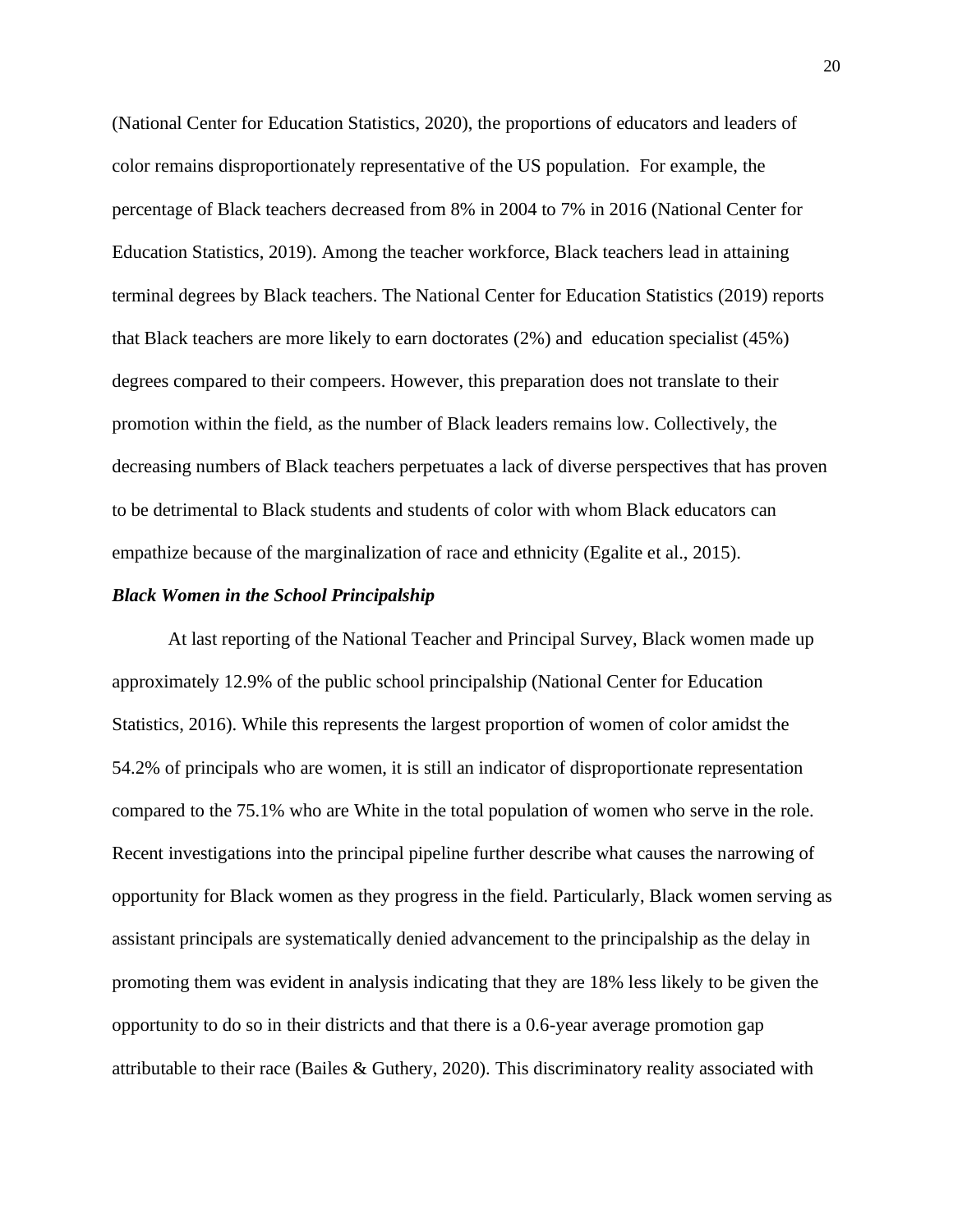race translates to Black women's pursuit and attainment of higher leadership as they aspire to district leadership positions.

#### *Black Women in the Superintendency*

Recent snapshots of the state of district leadership in the United States, put forth in The American Superintendent 2020 Decennial Study, depict interesting changes in the landscape of the field. Overall, the percentage of women serving in the superintendency slightly increased from 24.1% to 26.68% over the last 10 years (Tienken, in press). Results, tallied from a national survey of respondents, indicate an increase in participation from superintendents of color. An unprecedented reporting of superintendents aggregated by both race and gender for the first time, offers a telling articulation of the work of Black women serving in the role. Notably, Black women superintendents, who are 1.51% of the respondents, lead 8.57% of urban school districts, 2.02% of suburban districts, and 0.76% of rural districts (Grogan & Miles Nash, in press). Among the schools in which 51% or more of students are of color, Black women lead 7.03% (Miles Nash & Grogan, in press). These actualities define how Black women continue to simultaneously cross borders of difference while facing issues of similarity in ways that are unique when compared to their White women and Black male counterparts (Katz, 2012).

#### **Black Women's Presence and Work in the Current State of Education**

Black women's commitment to education is continually explored to offer valuable insight into, and direction inspired by, the way they lead. The perpetuated idiosyncratic nature of anti-Blackness, coupled with the recent pangs of discrimination crystalized by statesanctioned violence and policy-informed health disparities have put forth an unmitigated aggravation in the Black communities that will continue to require Black women's expertise, attention, and care. Their propensity to shepherd schools and communities by employing their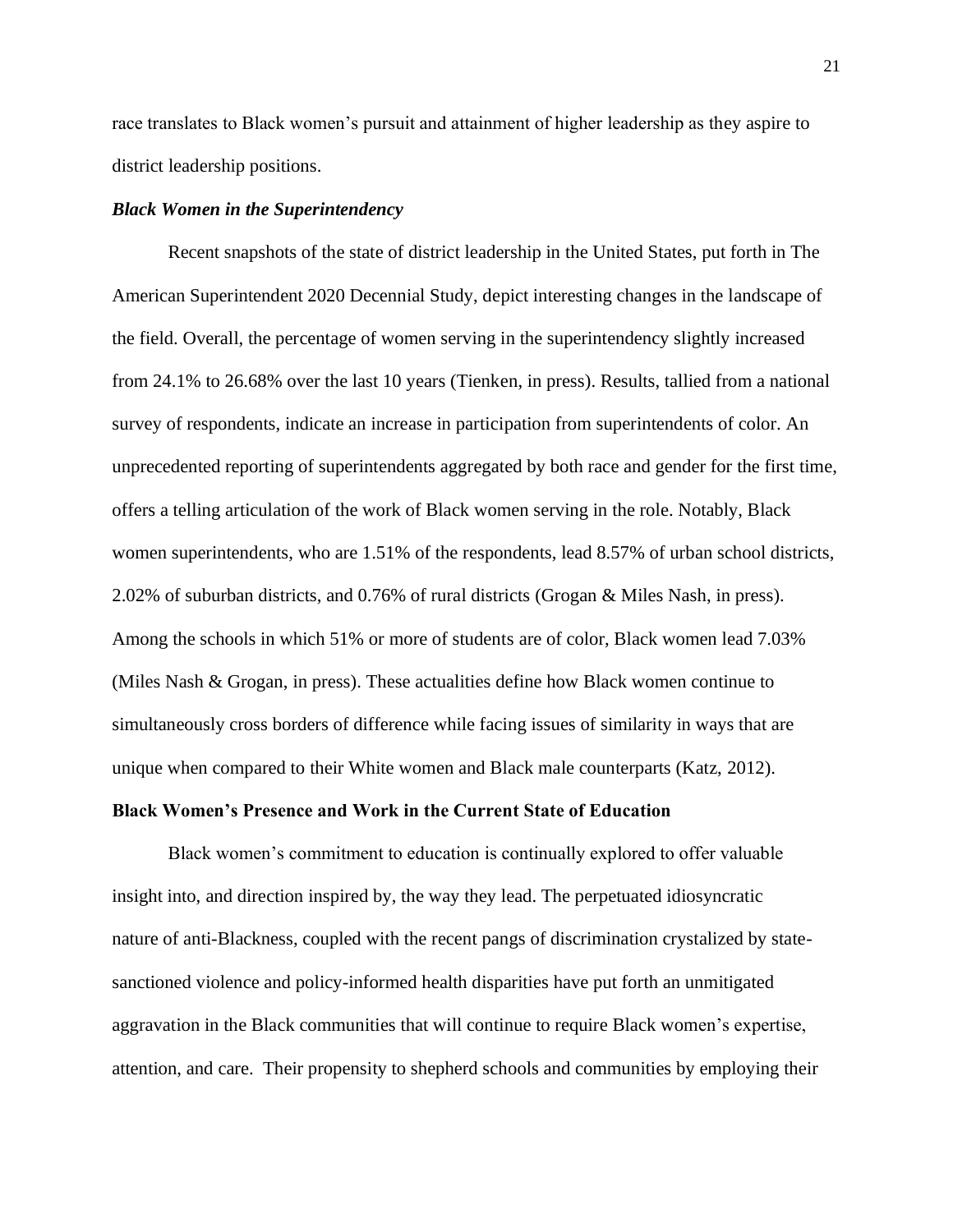agential embodiment of unapologetic advocacy, can be used to counter the indelible marks left by past and recent racism and inequity.

#### *Facing Anti-Blackness*

Black women educational leaders' recognition of the anti-Blackness that Black children, families, and communities are forced to navigate helps to bring attention to their predicament in spaces in which decisions to systematize justice are made. Through their actions, Black women demonstrate that they do not countenance the rhetoric of inferiority and deficitizing that is readily extended about students. Conversely, they lead in ways that espouse reconstituting language that hinges on providing opportunities and holistic support of 'their' students–for whom they take personal responsibility–through community partnerships and equity-centered leadership practices (Flores, 2018). Despite the gendered racism they weather, Black women leaders thrive by employing coping mechanisms such as relying on spirituality and faith, engaging in social and professional networks, and assuming roles rooted in advocacy (Burton et al., 2019). Further, to counter anti-Black disinformation that casts students in a defeatist light, Black women operationalize leadership by centering students in manners that combat racialized stereotypical depictions of their abilities (Aaron, 2020). Through each of these practices of school, community, and self care, Black women school leaders establish and maintain safe space for students to learn and grow academically and socially. The importance of the sustainability of the web of support that schools provide became ever more apparent during the recent events of the summer 2020, when the Black community bore the brunt of the oppressive forces caused by heightened racialized violence and an unprecedented health crisis.

#### *The Unconventional Case of Anti-Blackness during Summer 2020*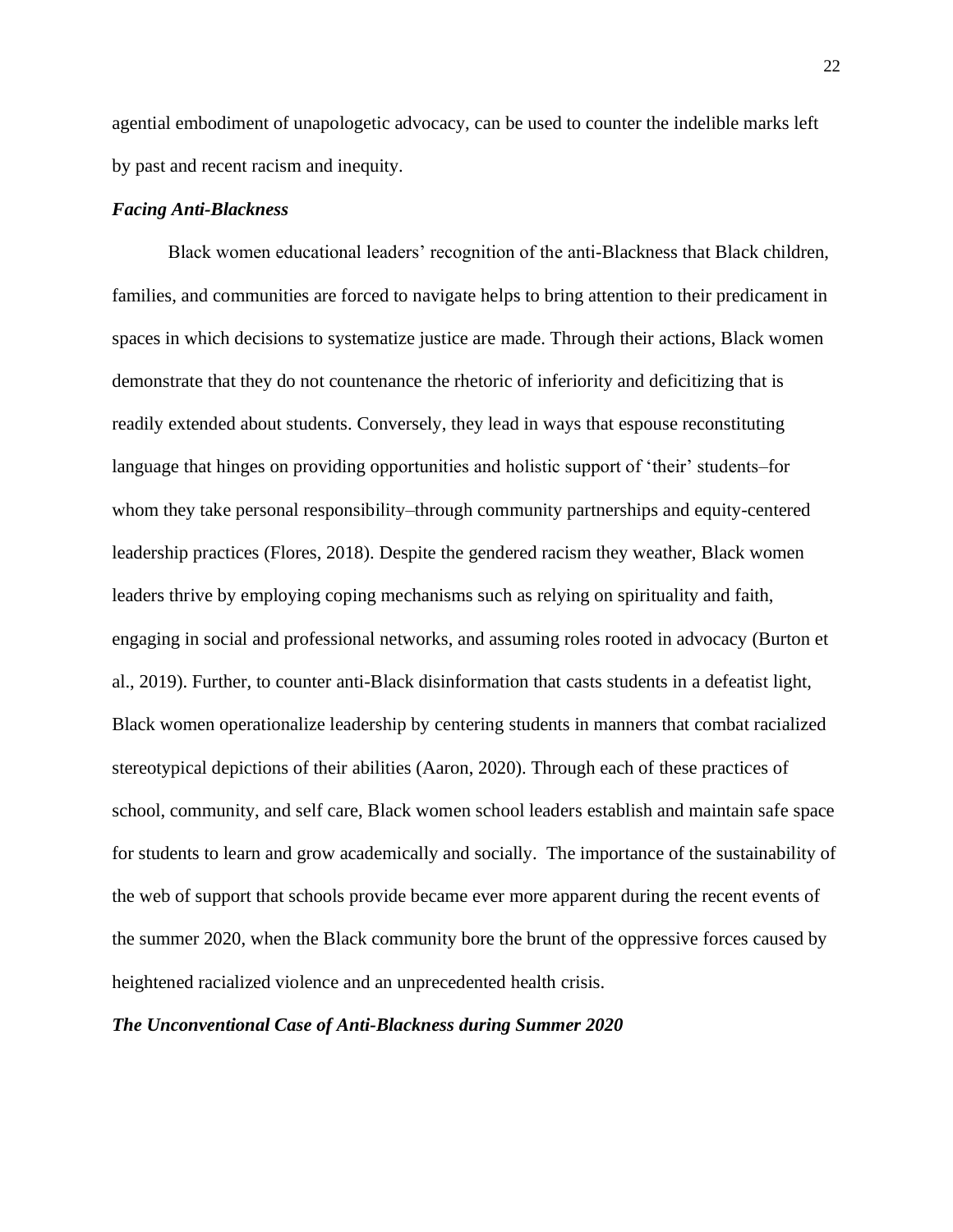While examinations of Black women's educational leadership demonstrate the multitude of identities they privilege through their understanding of students' dispositions, and their commitments to provide equitable access to education, there was little that could have prepared leaders for the onslaught of turmoil, tragedy, and trauma that persisted during summer 2020. In a matter of three months, the nation, and the world writ large, endured a viral pandemic that infected 9.2 million people in the United States and 46 million people worldwide (World Health Organization, 2020). The total devastation accounted for more than 230,000 deaths and 1.19 million deaths in the US and the world, to date, respectively (World Health Organization, 2020). In the United States, the monumental impact this had on education, both in K-12 and higher education spaces, continues, now eight months after its genesis, in unrivaled ways. However, these circumstances are not completely unexampled, as they slightly mimic the inequality that Black students have faced in unequal schools and communities for decades.

#### **Students' Current Situations Influenced by COVID-19 and Community Violence**

The untempered effects of health disparities on the Black community were exacerbated by the COVID-19 pandemic. The Centers for Disease Control and Prevention (CDC) (2020) asserts that Black communities have been more impacted by COVID-19 because of longstanding sociocultural inequities that are pre-existing in their communities. Specifically, the social determinants of health disproportionately affecting racial and ethnic minority, expressly Black and Latinx communities, include poverty; discrimination; healthcare access and utilization; educational, income, and wealth gaps; and housing (CDC, 2020). In particular, families in these groups are more likely to live in multigenerational households, proven to be more dangerous as a result of the highly contagious nature of the virus. Further, individuals in these groups have a higher likelihood of working in service industries, heightening their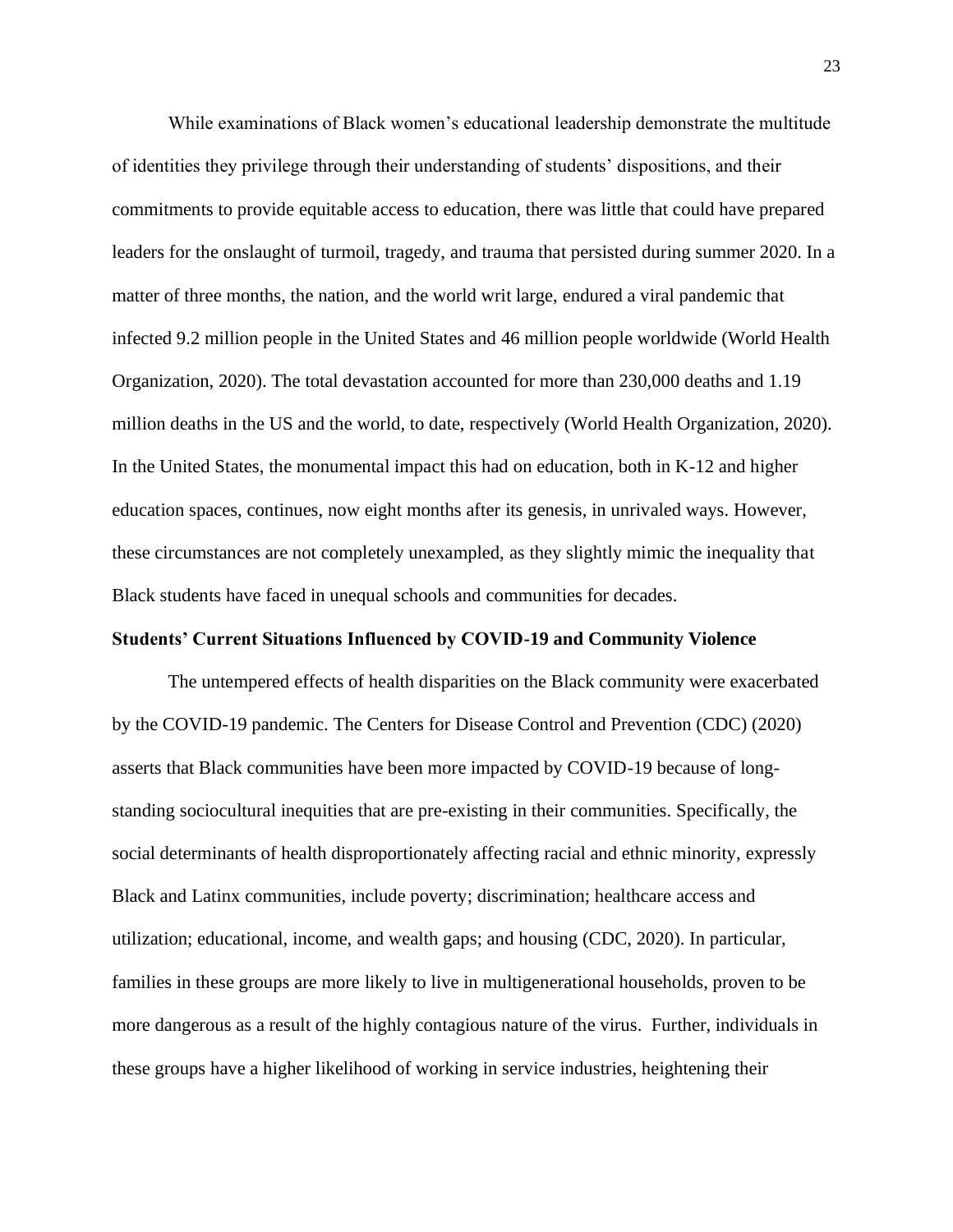exposure to interacting with a larger number of infected people in the public. In addition to the increased risk of exposure, families in which the adults have to be present for work are less likely to be able to support students at-home learning schedules and activities. Accordingly, students in those situations are at a higher risk of falling behind or exiting school completely. Coupled with the reality that lower-resourced schools are less likely to be able to offer alternative learning settings for students, leaders have faced extremely different challenges establishing procedures that can undergird or ensure students' learning. This new set of difficult tasks has proven to be challenging, however, Black women educational leaders have found ways to rise to the occasion on behalf of their students and communities.

#### **Discussion**

Rooted in acknowledgement of extant frameworks, and informed by the former and current treatment of Black women's leadership through epistemological and ontological lenses, we further the intersectional leadership framework with the following tenets, thereby contributing to the existing canon.

*Intersectional leadership is explicitly anti-racist, countering the historicity of oppression that subjugates marginalized communities.* Intersectionality acknowledges the multiplicative aspects of race and gender (Crenshaw, 1991). Leaders who engage their work from an intersectional framework must explicitly and proactively engage in anti-racism. Schools exist in a context of structural racism. Many policies (e,g., student assignment/tracking, discipline, special education placements) are implemented with implicit and explicit bias. This paradigm of schools is both current and historical (Milner & Howard, 2004; Peters, 2019; Tillman, 2004). Underrepresented students have historically been excluded from equitable academic opportunities. The research on Black women school leaders provides a template for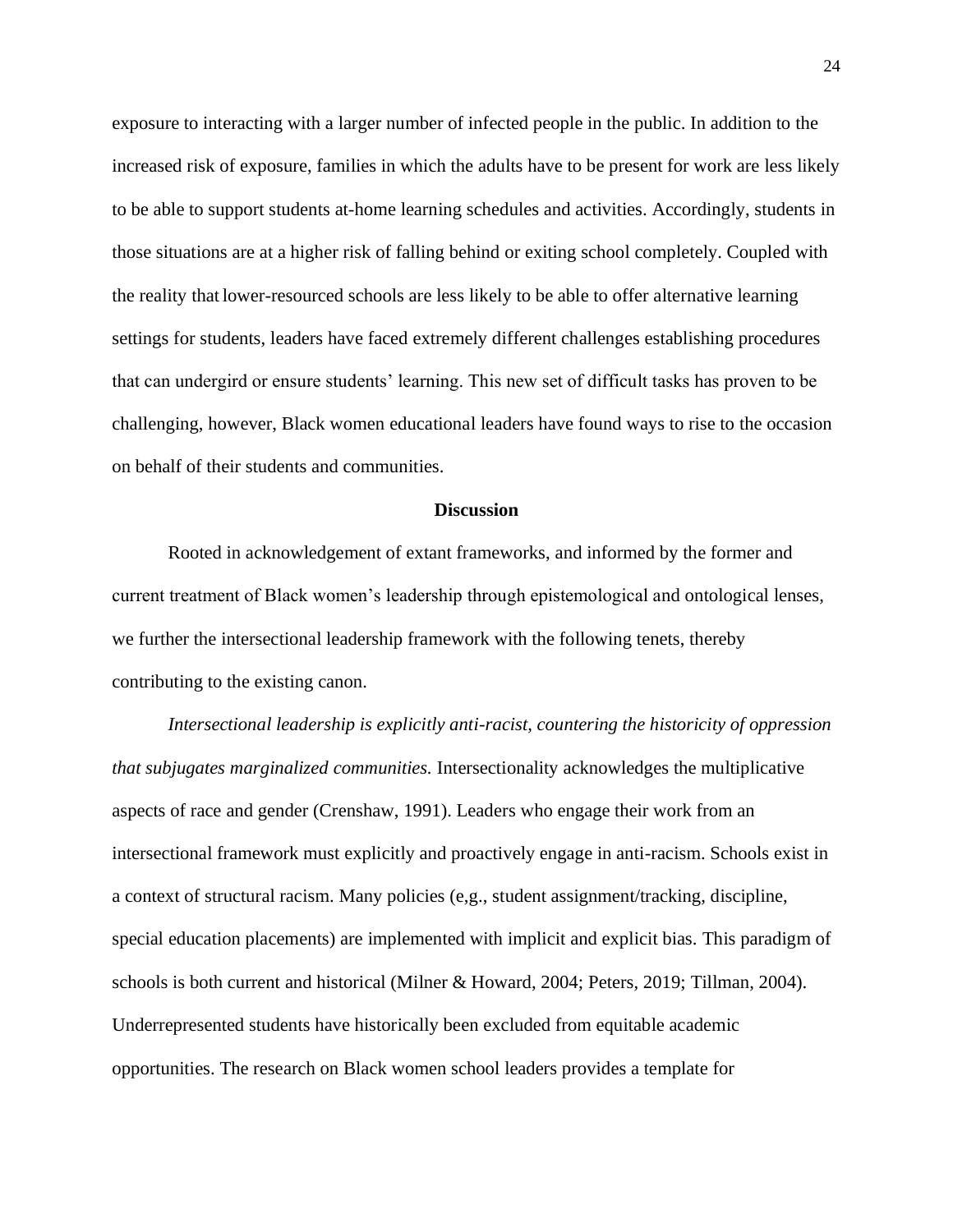intersectional leaders. This research demonstrates not only Black women's awareness of disparate opportunities for Black students (and other students of color), but a commitment to creating opportunities at any cost (Dillard, 1995; Loder, 2005). Intersectional leaders accomplish this by invoking anti-racist practices, policies, and strategies.

*Intersectional leadership is explicitly anti-sexist*, *disrupting hetero-normative malecentric hegemonic practices, protections, and privileges.* Intersectional leaders are keenly aware of the inherent sexism nested in organizational structures, policies, and practices. Research illuminates the experiences of Black women educational leaders historically and present day grounded in sexism (Alston, 2005; Brown, 2014). Those identifying as women have historically experienced violence at worst and disparate opportunities at best in the school context (Loder-Jackson, 2012). Not unlike anti-racism, intersectional leaders must disrupt cultural and structural practices that marginalize women. They do so by invoking anti-sexist practices, consistently identifying sexism and proactively creating and monitoring the culture, and creating opportunities for underrepresented communities to ensure a healthy space for all (Miles Nash  $\&$ Peters, 2020).

*Intersectional leadership explicitly acknowledges the multiplicative influences of marginalization centering race and gender, and across planes of identity*, *emboldening historically underserved individuals and communities to walk in the full truth of their distinctive existences.* Intersectional leaders realize that any identity marginalization is oppressive. Historically, Black women leaders exemplify commitment to this tenet of intersectional leadership by their Afrocentric feminist standpoint. That is, Black women "experience a world that is different than those who are not Black and female" (Collins, 1989, p. 747). They occupy multiple marginalized identity planes simultaneously. This experience facilitates a level of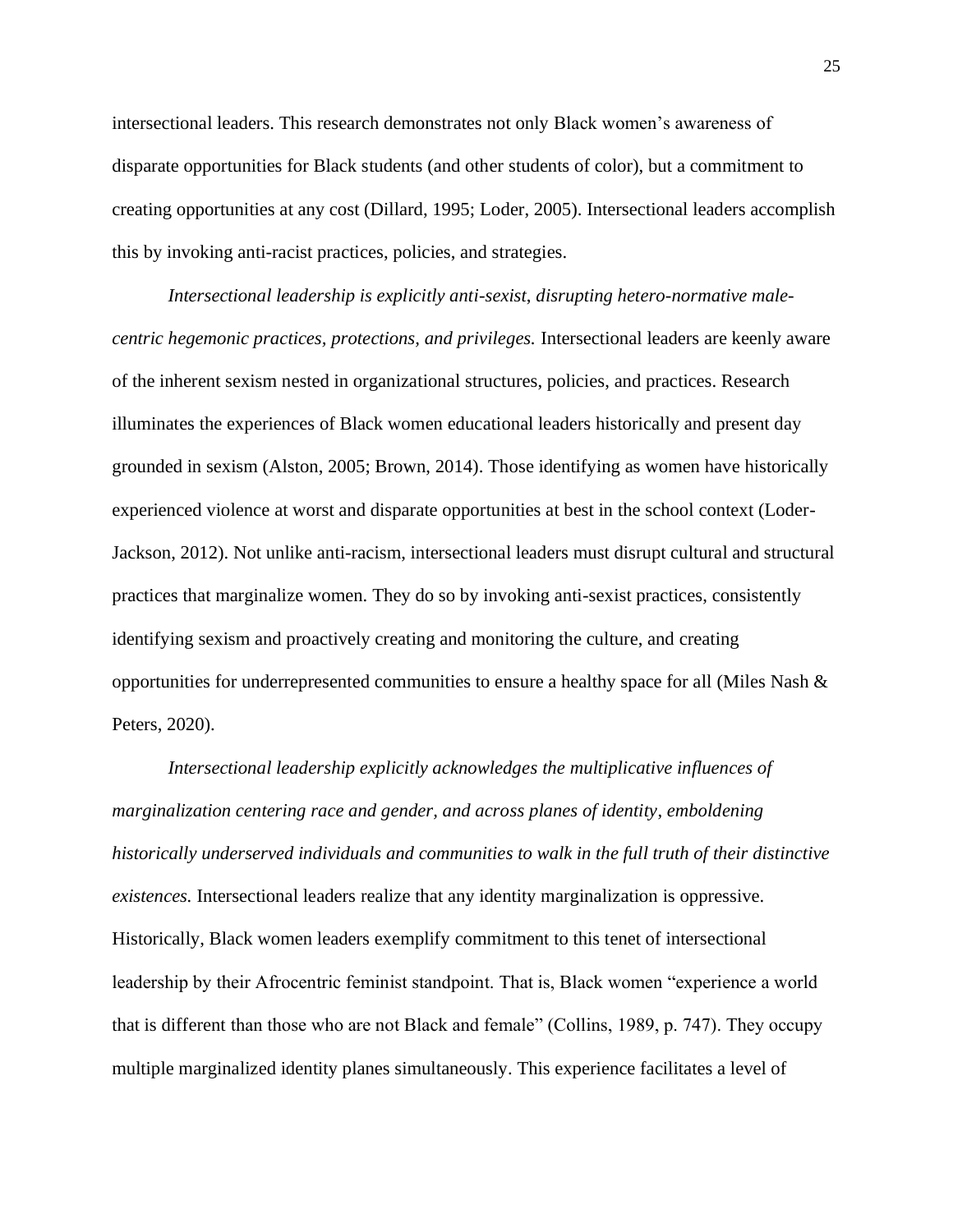understanding by which they may embolden others who may have experienced marginalization (Brown, 2014; Loder, 2005). Intersectional leaders commit to enacting this tenet by invoking anti-discriminatory practices, policies, and strategies that facilitate spaces for students to thrive while honoring and celebrating individuals and communities across planes of identity.

*Intersectional leadership explicitly leverages authority to serve and protect historically underserved communities, fortifying communities through the authentication of the leader's responsibility to fearlessly confront injustice.* For intersectional leaders, embodying this tenet requires a delicate balance between invoking both power and empathy. Intersectional leaders understand the multiplicative experiences of identity and the effect this has on constituents. Intersectional leaders are compelled to meet the needs of their constituents through acts of service and protection. Historically, Black women leaders exemplified this both through their commitment to an ethic of care (Bass, 2009; 2012) and through their bold activism on behalf of their students and the community (Aaron, 2020). Intersectional leaders evidence commitment to this tenet by invoking legitimate, referent, and expert power and authority to engage in acts of resistance and boldness in support of the communities they serve.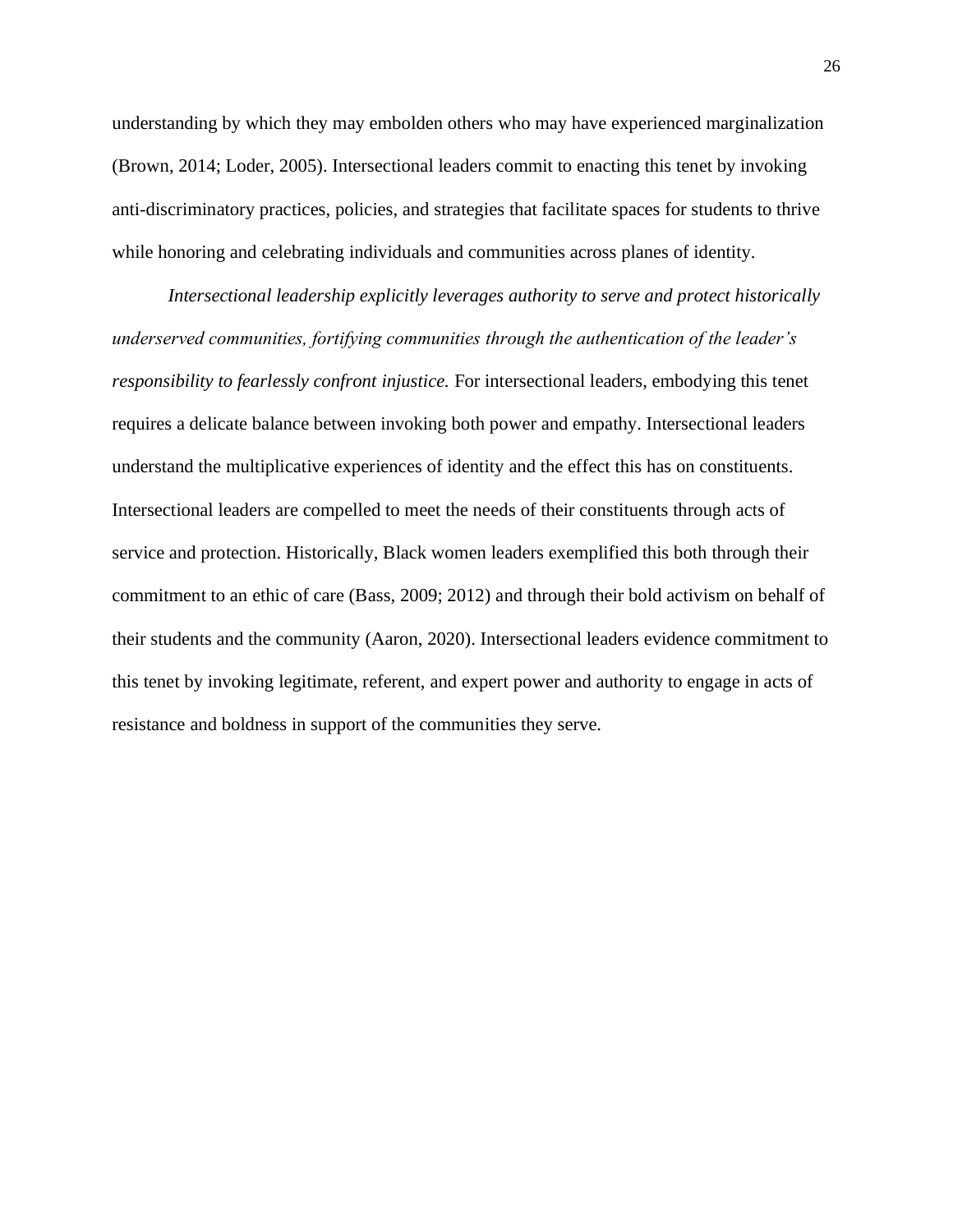#### References

- Aaron, T. S. (2020). Black Women: Perceptions and enactments of leadership. *Journal of School Leadership*, *30*(2), 146-165.
- Agosto, V., & Roland, E. (2018). Intersectionality and educational leadership: A critical review. *Review of Research in Education, 42*, 255-285.
- Alston, J. A. (2005). Tempered radicals and servant leaders: Black females persevering in the superintendency. *Educational Administration Quarterly*, 41(4), 675-688.
- Anderson, J. D. (1988). *The education of Blacks in the South, 1860-1935.* University of North Carolina Press.
- Baker, S. (2011). Pedagogies of protest: African American teachers and the history of the civil rights movement, 1940–1963. *Teachers College Record*, *113*(12), 2777-2803.
- Bailes, L. P., & Guthery, S. (2020). Held down and held back: Systematically delayed principal promotions by race and gender. *AERA Open*, *6*(2), 1-17.
- Bass, L. (2009). Foster an ethic of care in leadership: A conversation with five African American women. *Advances in Developing Human Resources, 11*(5), 619-632.
- Bass, L. (2012). When care trumps justice: The operationalization of Black feminist caring in educational leadership. *International Journal of Qualitative Studies in Education, 25*(1), 73-87.
- Blaikie, N. 1993. *Approaches to social enquiry*. Polity.
- Blount, J., (1998). *Destined to rule the schools: women and the superintendency, 1873-1995*. State University of New York Press.
- Brown, A.R. (2014). The recruitment and retention of African American women as public school superintendents. *Journal of Black Studies, 45*(6), 573-593.
- Brooks, J. S., & Jean‐Marie, G. (2007). Black leadership, White leadership: Race and race relations in an urban high school. *Journal of Educational Administration*, 45(6), 756-768.
- Burton, L. J., Cyr, D., & Weiner, J. M. (2020). "Unbroken, but bent": Gendered racism in school leadership. *Frontiers in Education* 5(52), 1-13.
- Centers for Disease Control and Prevention (2020). Health Equity Considerations and racial and ethnic minority groups https://www.cdc.gov/coronavirus/2019-ncov/community/healthequity/race-ethnicity.html
- Childers, S. M. (2013). The materiality of fieldwork: An ontology of feminist becoming. *International Journal of Qualitative Studies in Education*, *26*(5), 599-609.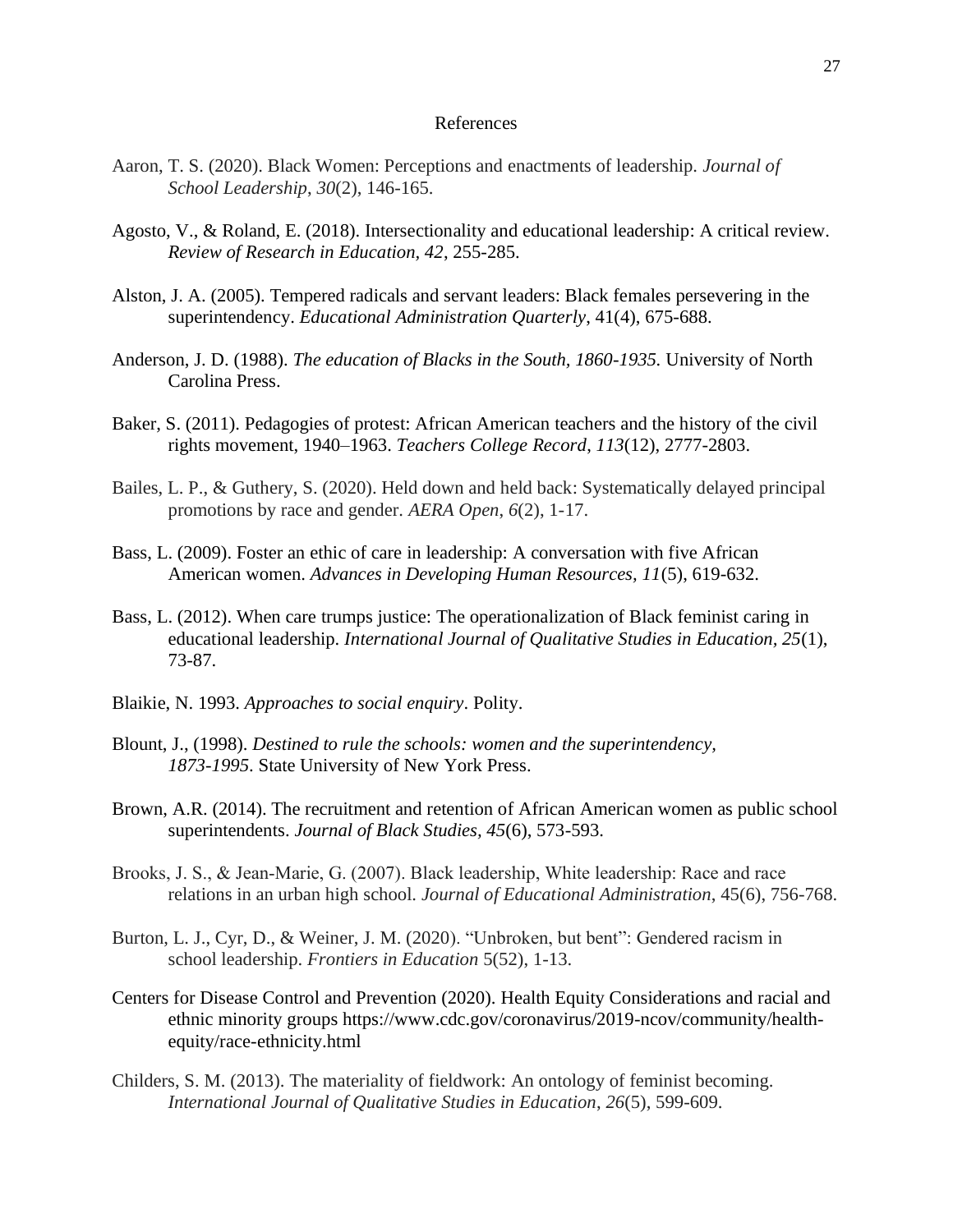- Clayton, B. (1971). Prudence Crandall: An incident of of racism in nineteenth-century Connecticut, by Edmund Fuller, by Edmund Fuller (Book Review). *New England Quarterly*, *44*(4), 668.
- Collier-Thomas, B. (1982). Guest editorial: The impact of Black women in education: An historical overview. *The Journal of Negro Education, 51*(3), 173-180.
- Collins, P. H. (1990). *Black feminist thought: Knowledge, consciousness, and the politics of Empowerment.* Routledge.
- Collins, P.H. (1989). The social construction of Black feminist thought. *Signs: Journal of Women in Culture and Society, 14*(4), 745-773.
- Collins, P.H. (2016). Black feminist thought as oppositional knowledge. *Departures in Critical Qualitative Research, 5*, 133-144.
- Crenshaw, K. (1991). Mapping the margins: Identity politics, intersectionality, and violence against women. *Stanford Law Review*, *43*(6), 1241-1299.
- Dillard, C.B. (1995). Leading with her life: An African American feminist (re)interpretation of leadership for an urban high school, *Educational Administration Quarterly, 31*(4), 539- 563.
- Dillard, C.B. (2000). The substance of things hoped for, the evidence of things not seen: Examining an endarkened feminist epistemology in educational research and leadership, *International Journal of Qualitative Studies in Education, 13*(6), 661-681.
- Egalite, A.J., Kisida, B., and Winters, M.A. (2015). Representation in the classroom: The effect of own-race teachers on student achievement. *Economics of Education Review*, 45, 44– 52.
- Fairclough, A. (2000). "Being in the field of education and also being a Negro…Seems… Tragic": Black teachers in the Jim Crow South. *The Journal of American History*, *87*(1), 65-91.
- Fairclough, A. (2004). The costs of Brown: Black teachers and school integration. *The Journal of American History*, *91*(1), 43-55.
- Flores, O. J. (2018). (Re) constructing the language of the achievement gap to an opportunity gap: The counternarratives of three African American women school leaders. *Journal of School leadership*, *28*(3), 344-373.
- Foster, L. (2009). Leadership in K-12 schools for promoting educational aspirations: A mental model for school achievement (Foster, L. &Tillman, L.C., Eds.) *African American*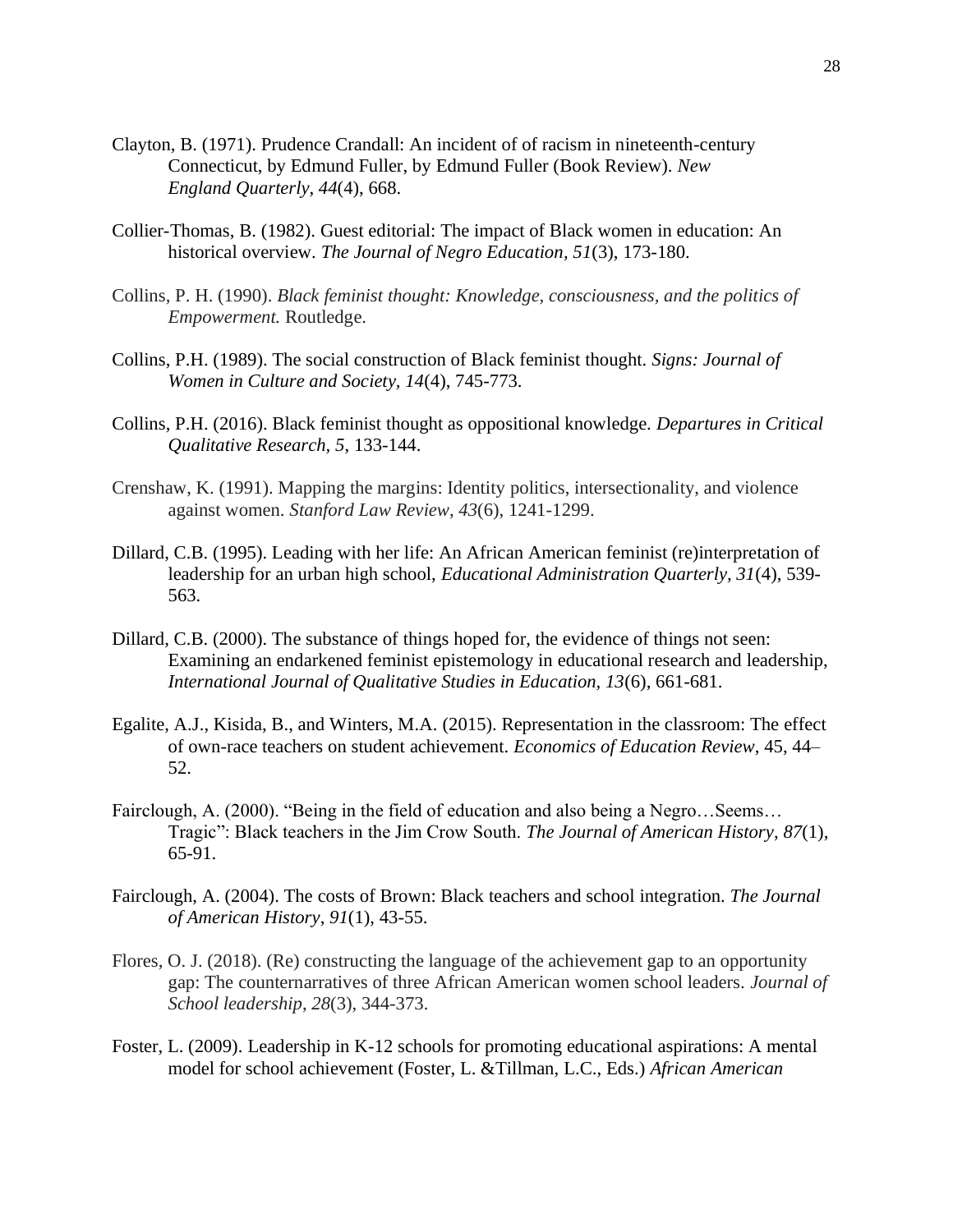*perspectives on leadership in schools: Building a culture of empowerment* (157-171). Rowan & Littlefield Education.

- Griggs, A.C., Corrothers, T. & Curtis, L. S. (1934). Notes, Lucy Craft Laney. *Journal of Negro History, 19*(1), 97-110.
- Grogan, M., & Miles Nash, A. (in press). Superintendents and the intersections of race, gender, and district composition. In C. H. Tienken (Ed.), *AASA 2020 Study of the Superintendent* (pp. 30-41). Rowman and Littlefield.
- Gyant, L. (1996). Passing the torch: African American women in the civil rights movement. *Journal of Black Studies*, *26*(5), 629-647.
- Harley, S. (1982). Beyond the classroom: The organizational lives of Black female educators in the District of Columbia, 1890-1930. *The Journal of Negro Education, 51*(3), 254-265.
- Haynes, C., Joseph, N. M., Patton, L. D., Stewart, S., & Allen, E. L. (2020). Toward an Understanding of Intersectionality Methodology: A 30-Year Literature Synthesis of Black Women's Experiences in Higher Education. *Review of Educational Research*, 0034654320946822.
- Horsford, S. D. (2012). This bridge called my leadership: An essay on Black women as bridge leaders in education. *International Journal of Qualitative Studies in Education*, *25*(1), 11- 22.
- Horsford, S. D., & Tillman, L. C. (2012). Inventing herself: Examining the intersectional identities and educational leadership of Black women in the USA. *International Journal of Qualitative Studies in Education*, *25*(1), 1-9.
- Jean-Marie, G. (2013). The subtlety of age, gender, and race barriers: A case study of early career African American female principals. *Journal of School Leadership*, *23*(4), 615- 639.
- Jean-Marie, G., Williams, V.A., & Sherman, S.L. (2009). Black women's leadership experiences: Examining the intersectionality of race and gender. *Advances in Developing Human Resources, 11*(5), 562-581.
- Jones, L. (1937). *The Jeanes teacher in the United States, 1908-1933. An account of twenty-five years' experience inthe supervision of Negro rural schools.* The University of North Carolina Press.
- Jones, E. & Montenegro, X.P. (1983). Women and minorities in school administration. *American Association of School Administrators.* ED 273017.
- Katz, S. J. (2012). Border crossing: A black woman superintendent builds democratic community in unfamiliar territory. *Journal of School Leadership* 22(4) : 771-788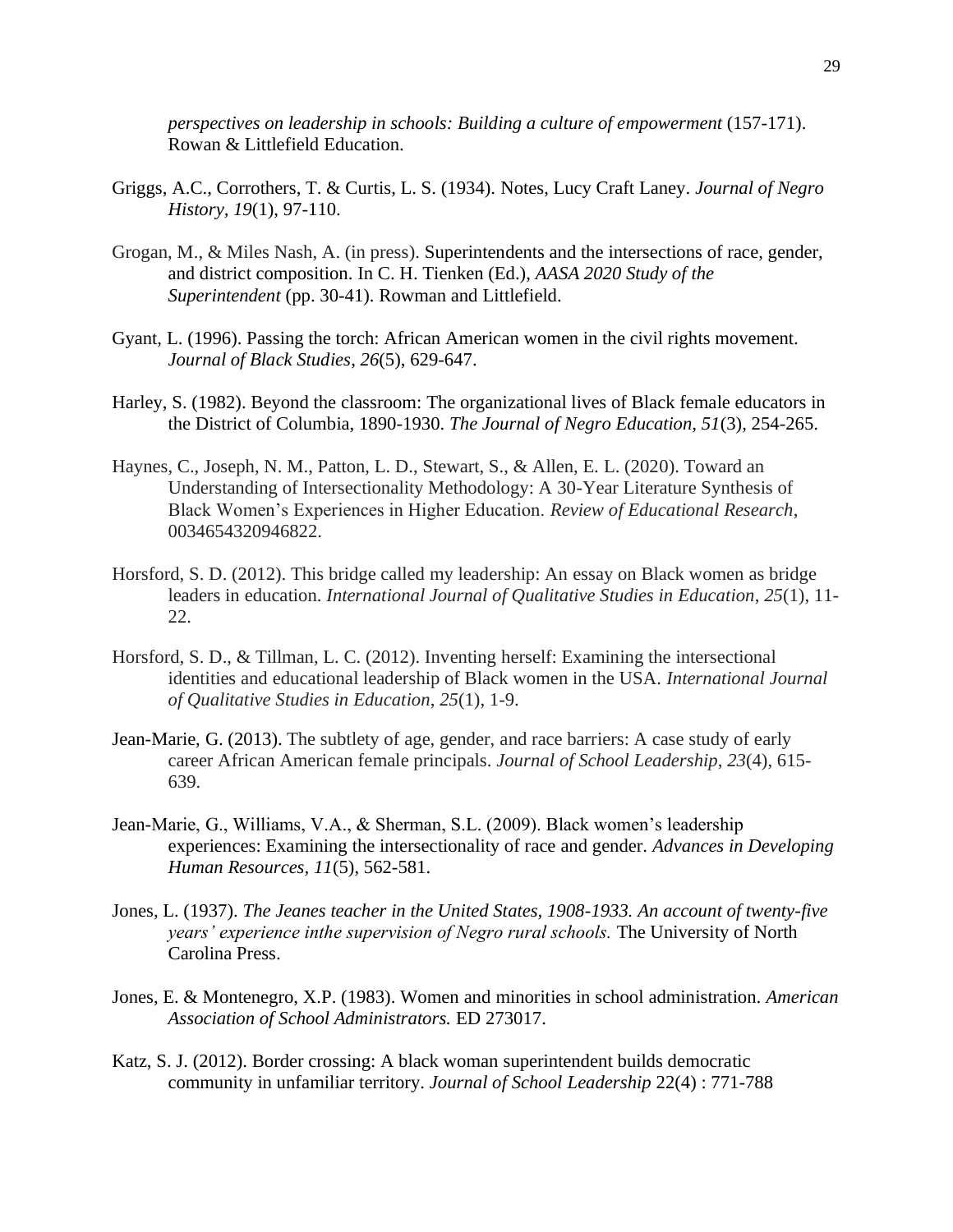- Kerber, L. (1983). The impact of women on American education. *Women's Educational Equity Act Program.* ED 235103.
- King, S. H. (1993). The limited presence of African-American teachers. *Review of Educational Research*, *63*(2), 115-149.
- Krause, B.J. (2003). "We did move mountains!" Lucy Saunders Herring, North Carolina Jeanes' Supervisor and African-American educator, 1916-1968. *The North Carolina Review 80*(2), 188-212.
- Kriesman, D. (2017). The next needed thing. The impact of the Jeanes Fund on Black schooling in the South, 1900-1930. *Journal of Human Resources, 52*(2), 132-155.
- Loder, T. L. (2005). On deferred dreams, callings, and revolving doors of opportunity: African-American women's reflections on becoming principals. *The Urban Review, 37*(3), 243-265.
- Loder-Jackson, T.L. (2012). Hope and despair: Southern Black women educators across pre-and post-Civil Rights cohorts theorize about their activism. *Educational Studies, 48*, 266-295.
- Loder-Jackson, T.L., Christenson, L.M., & Kelly, H. (2016). Unearthing and bequeathing Black feminist legacies of Brown to a new generation of women and girls. *The Journal of Negro Education, 85*(3), 199-211.
- Lomotey, K. (2019). Research on the leadership of Black women principals: Implications for Black students. *Educational Researcher, 48*(6), 336-348.
- Maylor, U. (2009). "They do not related to Black people like us": Black teachers as role models for Black pupils. *Journal of Education Policy, 24*(1), 1-21.
- Miles Nash, A., & Peters, A. L. (2020). For us: towards an intersectional leadership conceptualization by Black women for Black girls. *Journal of Educational Administration and History*, *52*(3), 270-282, [https://doi.org/10.1080/00220620.2020.1785403](https://nam03.safelinks.protection.outlook.com/?url=https%3A%2F%2Fdoi.org%2F10.1080%2F00220620.2020.1785403&data=02%7C01%7Cmilesnash%40chapman.edu%7Caabce5d9c6dd424e24f408d8485708b1%7C809929af2d2545bf9837089eb9cfbd01%7C1%7C0%7C637338886549209085&sdata=WhNAjYZ9NaeR%2Fgnrq0%2Bfks0bPzmbVdo%2F0HeDJUwIIfg%3D&reserved=0)
- Miles Nash, A., & Grogan, M. (in press). Leadership and the U.S. superintendency: Issues of race, pipeline and impact. *School Leadership and Management.*
- Milner, H.R. & Howard, T. C. (2004). Black teachers, Black students, Black communities and Brown: Perspectives and insights from experts. *The Journal of Negro Education, 73*(3), 285-297.
- McCluskey, A.T. (1997). "We specialize in the wholly impossible:" Black women school founders and their mission. *Signs: Journal of Women in Culture and Society, 22*(2), 403- 426.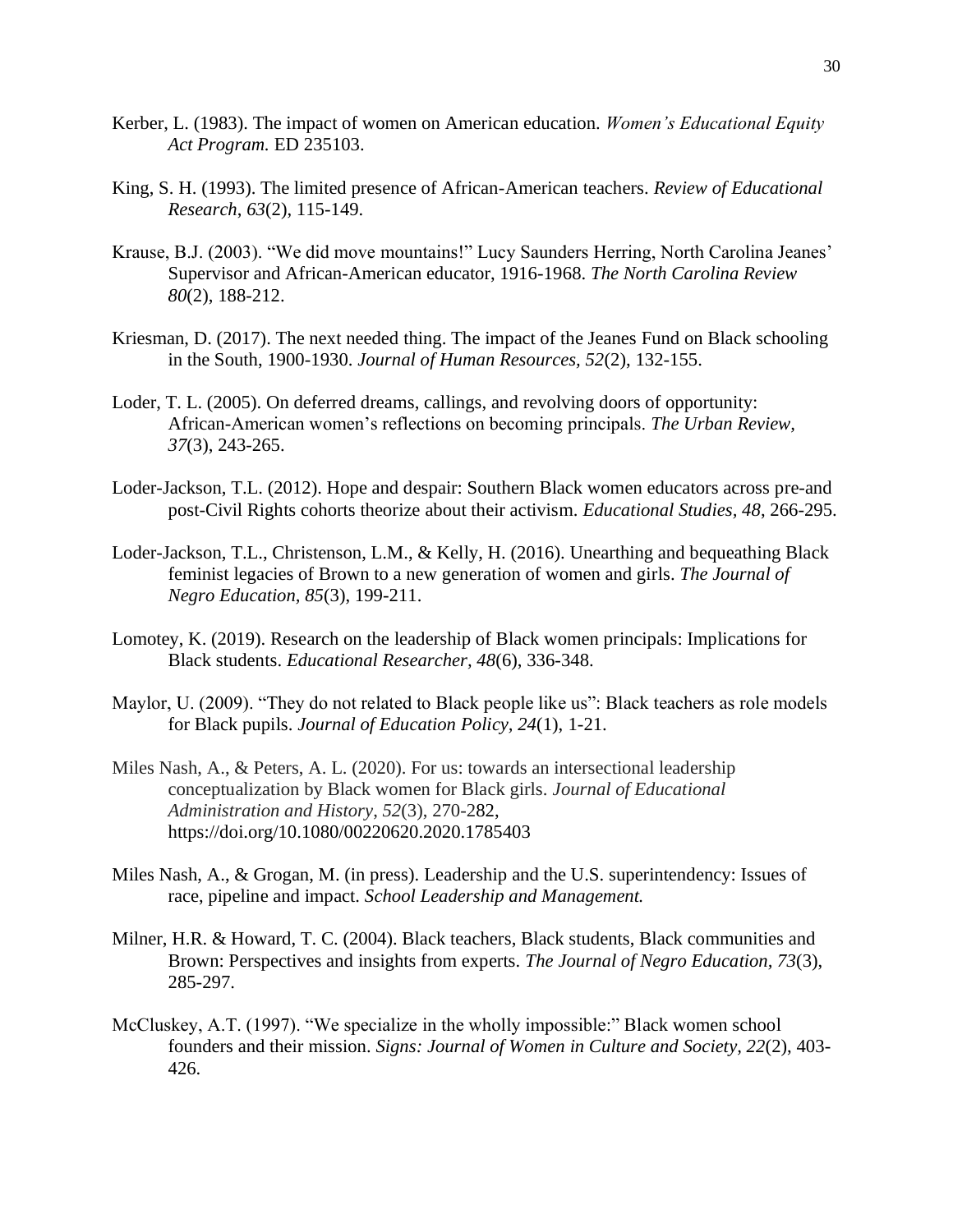- Moorosi, P., Fuller, K., Reilly, E (2018). Leadership and intersectionality: Constructions of successful leadership among Black women school principals in three different contexts. *Management in Education, 32*(4), 152-159.
- National Center of Education Statistics (2016). Number and percentage distribution of public school principals by gender, race, and selected principal characteristics: 2015–16. https://nces.ed.gov/surveys/ntps/tables/Principal\_raceXgender\_Percentage&Count\_toNC ES\_091317.asp
- National Center of Education Statistics (2019). Characteristics of public school teachers by race/ethnicity. https://nces.ed.gov/programs/raceindicators/spotlight\_a.asp
- National Center for Education Statistics (2020). Racial/ethnic enrollment in public schools. https://nces.ed.gov/programs/coe/pdf/coe\_cge.pdf
- Null, D. J. (1989). Myrtilla Miner's "School for Colored Girls": A mirror on antebellum Washington. *Records of the Columbia Historical Society, Washington, DC*, *52*, 254-268.
- Peters, A.L. (2011), Black women faculty in educational leadership: Unpacking their silence in research, Jean-Marie, G. and Lloyd-Jones, B. (Eds.) *Women of Color in Higher Education: Turbulent Past, Promising Future* (*Diversity in Higher Education, Vol. 9*), Emerald Group Publishing Limited, Bingley, (pp. 147-167). [https://doi.org/10.1108/S1479-3644\(2011\)0000009012](https://doi.org/10.1108/S1479-3644(2011)0000009012)
- Peters, A. L. (2012). Leading through the challenge of change: African-American women principals on small school reform. *International Journal of Qualitative Studies in Education*, *25*(1), 23-38.
- Peters, A. L. (2019). Desegregation and the (Dis) Integration of Black School Leaders: Reflections on the Impact of Brown v. Board of Education on Black Education. *Peabody Journal of Education*, *94*(5), 521-534.
- Randolph, A.L.W. (2009). The historical tradition of African American leadership in African American schools: 1830-1955. In L. Foster & L.C. Tillman (Eds.). *African American perspectives on leadership in schools: Building a culture of empowerment,* 17-37. Rowan and Littlefield.
- Reed, L.C. (2012). The intersection of race and gender in school leadership for three Black female principals. *International Journal of Qualitative Studies in Education, 25*(1), 39- 58.
- Reed, L.C. & Evans, A.E. (2008). 'What you see is [not always] what you get!' Dispelling race and gender leadership assumptions. *International Journal of Qualitative Studies in Education, 21*(5), 487-499.
- Rury, J., (1989). Who became teachers? The social characteristics of teachers in American